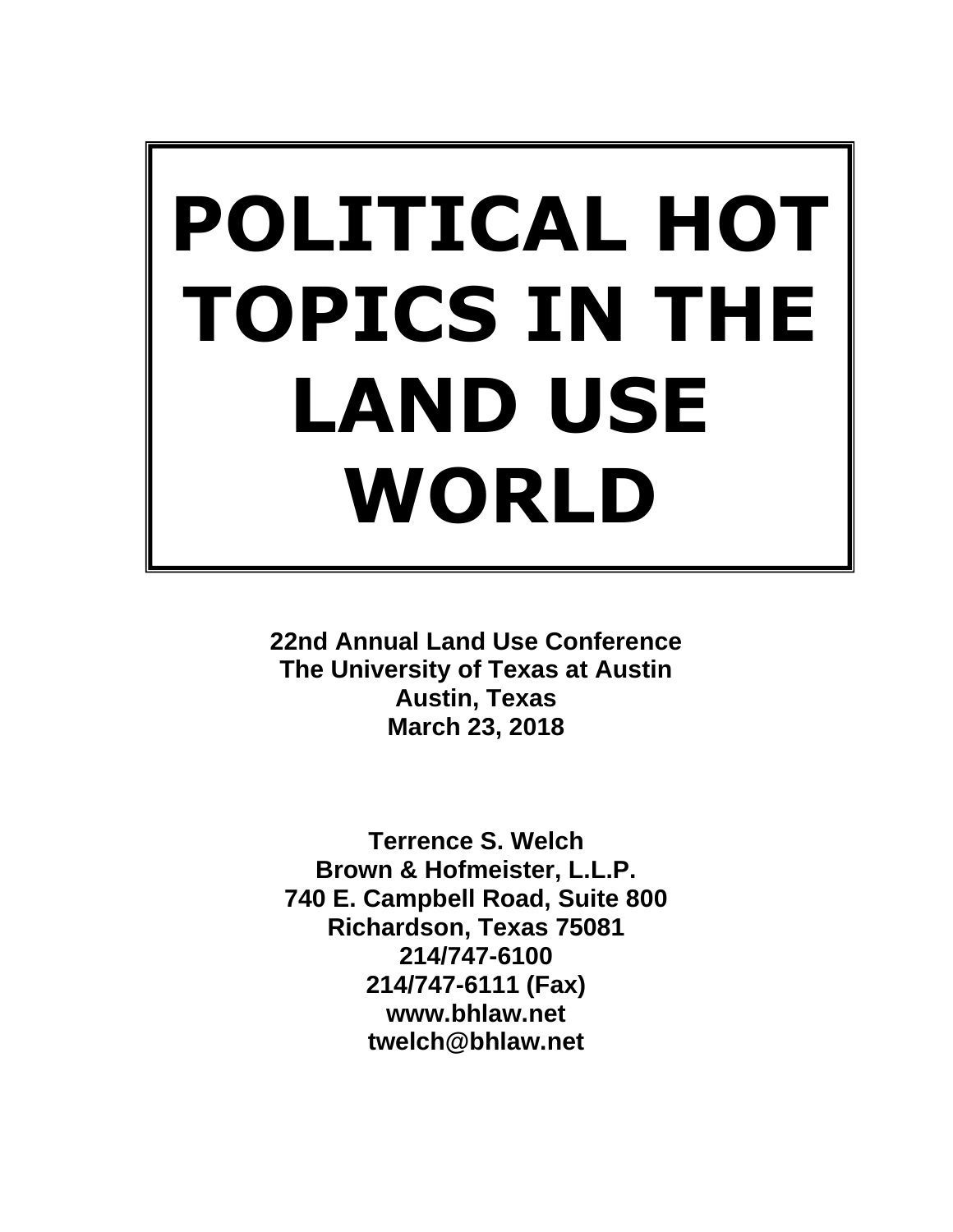#### **Terrence S. Welch**

In 1981, Terry began his legal career in the Dallas City Attorney's Office and he currently is one of the founding partners of Brown & Hofmeister, L.L.P. Since 1981, Terry has represented numerous growing communities in North Texas. He routinely represents and advises local governments on a variety of issues, including employment, land use, civil rights, police, election, natural gas drilling and other regulatory matters.

Terry received his Bachelor of Arts degree at the University of Illinois at Urbana-Champaign in 1976, his law degree in 1979 from the University of Houston College of Law and a Master of Public Affairs in 1981 at the Lyndon Baines Johnson School of Public Affairs at The University of Texas at Austin. Terry has authored and presented over 200 papers to various groups, including the American Bar Association, the Texas City Attorneys Association, the Texas Municipal League, the American Planning Association, the North Central Texas Council of Governments, CLE International, the National Business Institute and The University of Texas at Austin Continuing Legal Education Program. Terry's most recent publication was a chapter on municipal regulation of natural gas drilling in *Beyond the Fracking Wars*, published by the American Bar Association in late 2013. He has had four law review articles published in *The Review of Litigation*, *Southern Illinois University Law Journal*, *Baylor Law Review* and *The Vermont Journal of Environmental Law*. Terry also recently had published an article on urban sprawl in Texas in the *Zoning and Planning Law Report*. He was the 2004-05 Chair of the State and Local Government Law Section of the American Bar Association and Immediate Past Section Chair of the State and Local Government Relations Section of the Federal Bar Association. He also serves as the Chair of the Board of Trustees of Dallas Academy, an exceptional school for children with learning differences, located in the White Rock Lake area of East Dallas. In May 2014, Terry was appointed an adjunct member of the City of Dallas Civil Service Board and subsequently was appointed to the Civil Service Board in August 2015.

In his free time, Terry enjoys long distance running, having competed in 78 halfmarathons as well as many other long-distance races. He completed his 46th marathon in Austin in February 2018. He has competed in the Chicago, New York, San Diego, White Rock/Dallas, Cowtown, Illinois, Marine Corps, Canadian International (Toronto), St. Louis, Austin and Berlin Marathons, all of which he ran very slowly!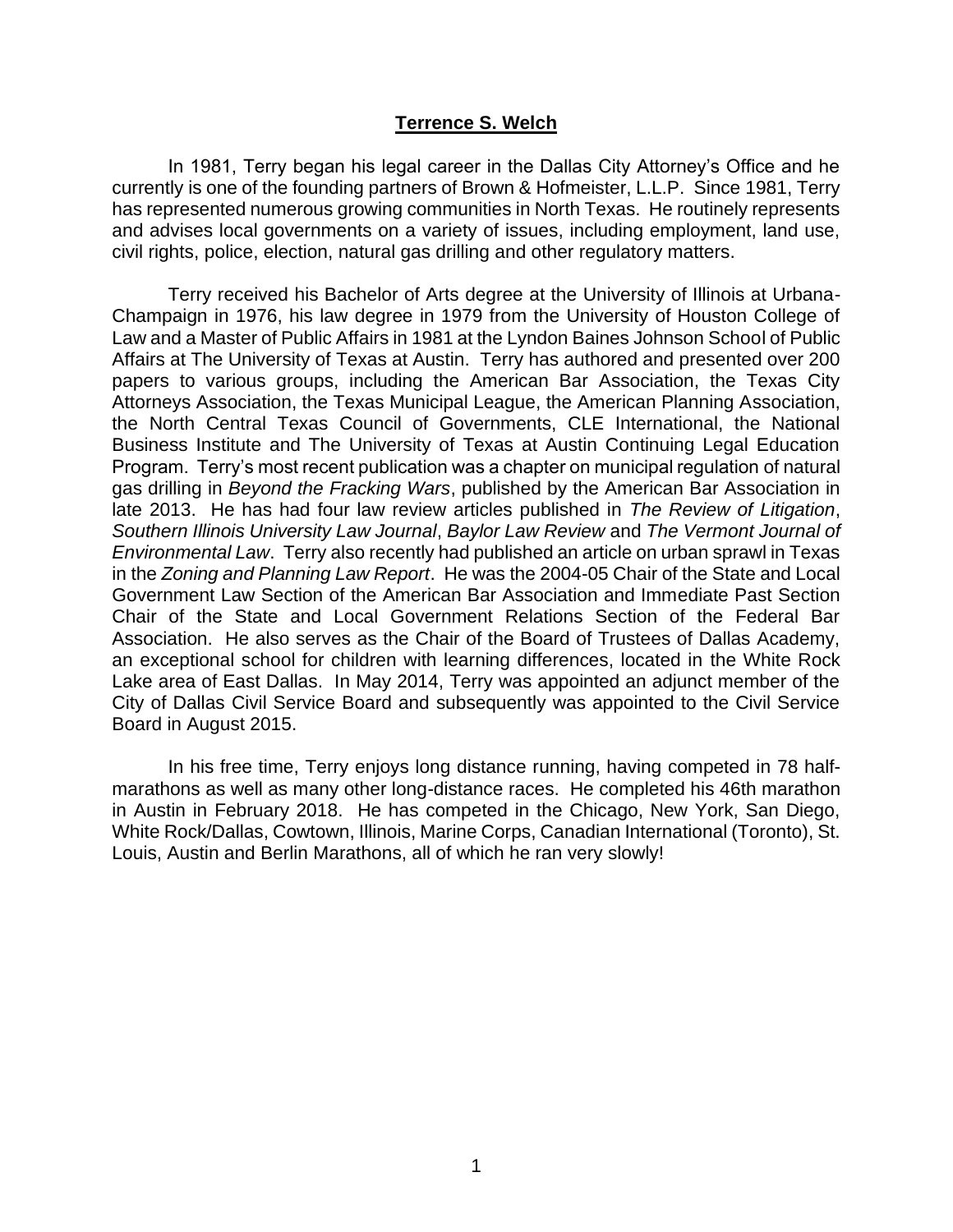# **I.**

#### **Introduction**

As attorneys, we often encounter hot land use issues at local levels of government. While those issues may include the zoning application *du jour* or some other topic that results in droves of constituents descending on city council chambers or a county commissioners court meeting, there are a few issues out there that recently have become the subject of intense public debate. The purpose of this paper is not to address whether a position on the hot topic is right or wrong, but to review and analyze how cities across Texas and the nation have endeavored to address, and hopefully resolve, those hotbutton issues. In no particular order, I have attempted to provide a synopsis of those topics.

**II.**

#### **Where Did Robert E. Lee Go?: Confederate Monuments In Our Midst**

Today there is perhaps no hotter political issue than the removal of Confederate statues and monuments by local governments along with the renaming of schools or streets that honor Confederate war heroes. Besides being an issue in those states which comprised the Confederacy, Confederate monuments have been removed from three of the four Border States (Missouri, Maryland and Kentucky) as well as in Ohio, California and New York while Massachusetts is still considering whether a monument on Georges Island in Boston Harbor (honoring the memory of Confederate soldiers who were prisoners of war and died there) should be removed.<sup>1</sup>

#### **A. State Preemption**

Several southern state legislatures have addressed the issue by prohibiting local governments from removing Confederate monuments without a vote of the legislature or a state commission. Mississippi, Georgia, North Carolina, Tennessee, South Carolina and Alabama all prohibit the removal of Confederal monuments by local governments, although state laws generally do not refer specifically to Confederate monuments and instead term their statutes "heritage preservation." 2 Alabama, for example, in the

<sup>1</sup> *See* [https://www.cheatsheet.com/culture/states-removing-the-most-confederate](https://www.cheatsheet.com/culture/states-removing-the-most-confederate-statues.html/?a=viewall)[statues.html/?a=viewall.](https://www.cheatsheet.com/culture/states-removing-the-most-confederate-statues.html/?a=viewall)

<sup>&</sup>lt;sup>2</sup> One University of North Carolina at Chapel Hill history professor has written "[I]et there be no doubt about the intent of this or similar 'heritage preservation' laws: They 'protect' and perpetuate the racist commemorative landscape that currently exists. Why shouldn't the citizens of Durham [North Carolina] have had the choice to preserve, move, or remove the Confederate monument there? Local choice may allow some communities to keep 'their' Confederate monuments. So be it. Let them defend their decision if they do so."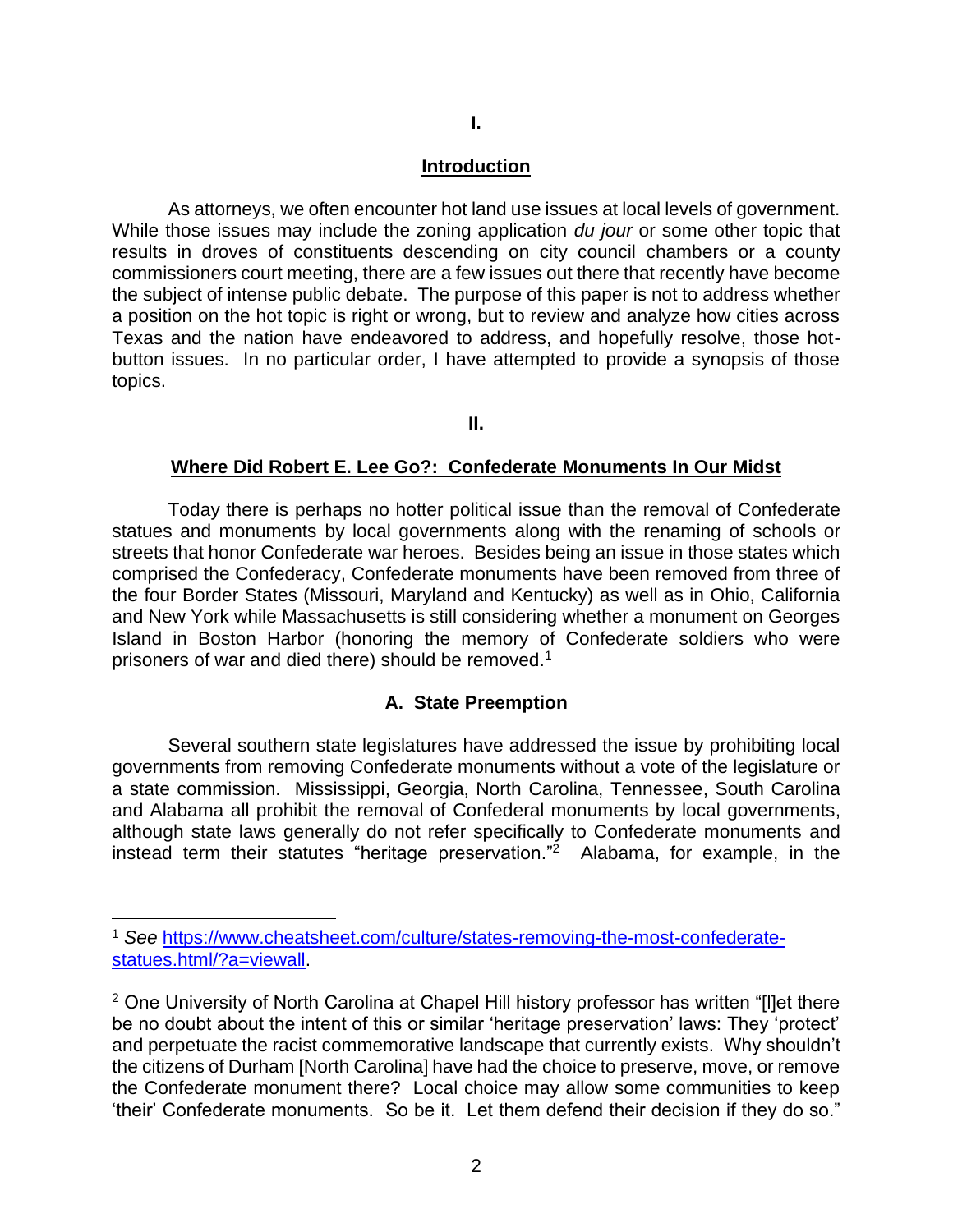Alabama Memorial Preservation Act, provides that "[n]o architecturally significant building, memorial building, memorial street, or monument which is located on public property and has been so situated for 40 or more years may be relocated, removed, altered, renamed, or otherwise disturbed."<sup>3</sup> In South Carolina, a two-thirds vote in both the House of Representatives and Senate is required to remove a Confederate monument.<sup>4</sup> In 2004, Mississippi adopted legislation that prohibits the removal or alteration of statues or memorials honoring the military, including those dealing with the Civil War. It also prohibits the renaming of streets, schools or government buildings likewise named for Civil War or other military figures or events.<sup>5</sup> In Tennessee, the Heritage Protection Act was passed in 2013 and amended in 2016. Generally, the Act prohibits the removal, relocation or renaming of a memorial that is, or is located on, public property. A public entity exercising control of a memorial or statue honoring an "historic conflict" may petition the Tennessee Historical Commission in writing for a waiver from the prohibition. After consideration of the petition, the Tennessee Historical Commission votes whether to grant or deny the waiver. A two-thirds vote by the entire membership of the Commission is required.<sup>6</sup>

In 2017, Louisiana State Representative Thomas Carmody, Jr., a Republican from Shreveport, introduced House Bill No. 71, legislation to be known as the Louisiana Military Memorial Conservation Act.<sup>7</sup> The statute would have barred all structures, plaques, statues or monuments that mark certain wars, including the Civil War, from being altered or removed, but local governments would have been allowed to remove such structures, plaques, statues or memorials if voters approved the action at an election held for that purpose.<sup>8</sup> The legislation was left in committee in the Louisiana State Senate.<sup>9</sup> There is litigation currently pending in Virginia over the Charlottesville City Council's proposal to remove the Robert E. Lee statue since a state law bans cities that attempt to "disturb or

8 *Id*.

*See* [https://www.vox.com/the-big-idea/2017/8/18/16165160/confederate-monuments](https://www.vox.com/the-big-idea/2017/8/18/16165160/confederate-monuments-history-charlottesville-white-supremacy)[history-charlottesville-white-supremacy.](https://www.vox.com/the-big-idea/2017/8/18/16165160/confederate-monuments-history-charlottesville-white-supremacy)

<sup>3</sup> Ala. Code § 41-9-232(a).

<sup>4</sup> *See* S.C. Code § 10-1-165.

<sup>5</sup> *See* Miss. Code § 55-15-81.

<sup>6</sup> *See* Tenn. Code § 4-1-412.

 $7$  This bill apparently was in response to actions by the City of New Orleans to remove several Confederate monuments. A copy of House Bill No. 71 (2017 legislative session) may be found at [https://www.legis.la.gov/Legis/ViewDocument.aspx?d=1041836.](https://www.legis.la.gov/Legis/ViewDocument.aspx?d=1041836)

<sup>9</sup> *See* [https://www.legis.la.gov/Legis/BillInfo.aspx?i=231424.](https://www.legis.la.gov/Legis/BillInfo.aspx?i=231424)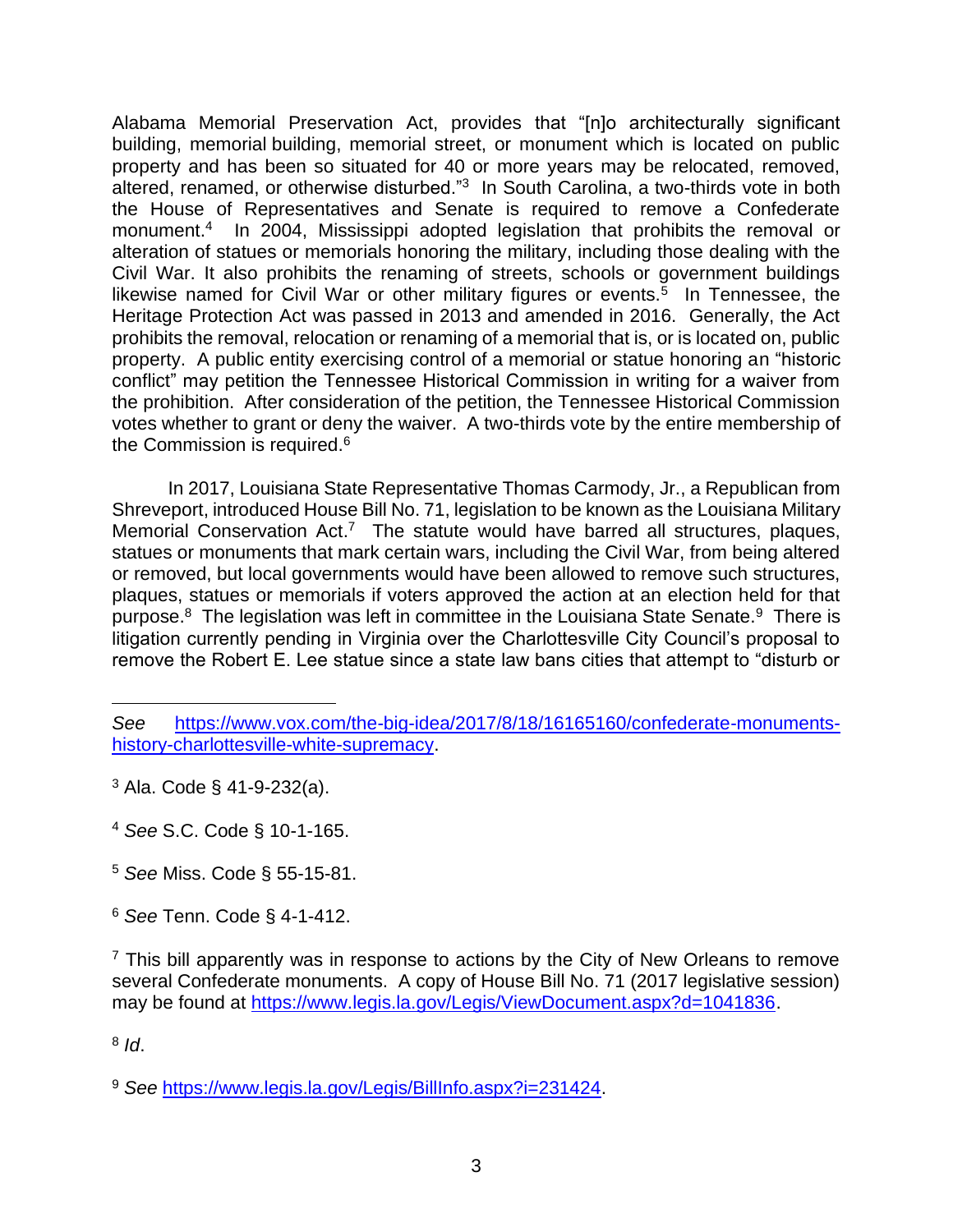interfere with" historic monuments and memorials. The term "disturb or interfere with" includes "removal of, damaging or defacing monuments or memorials, or, in the case of the War Between the States, the placement of Union markings or monuments on previously designated Confederate memorials or the placement of Confederate markings or monuments on previously designated Union memorials."<sup>10</sup>

# **B. Two Other Options: Monument Removal or "Adding Context"**

Clearly, feelings are intense on both sides (or perhaps I should say "any side") of the issue. Professor Gregory Downs, a Civil War historian at the University of California, Davis, offers two other possible responses by local governments on how to address Confederate monuments:

The memorials to the Confederacy, in general, celebrate two historical crimes: (1) a treasonous effort to establish an independent nation dedicated to preserving and extending slavery forever and (2) the late-19th-century effort to deny basic rights of contract and movement to former slaves via murder, rape, arson, and intimidation in the decades after the close of the Civil War.

Most of the monuments were erected in that period of Jim Crow to mark not just the Lost Cause of the Confederacy but also white supremacists' triumph in wresting control over state and local governments and enacting a regime of racial segregation and oppression.

While individuals in both eras—secession and Jim Crow—possessed interesting and even admirable qualities, the causes the memorials commemorated were, as Ulysses S. Grant wrote, "one of the worst for which a people ever fought."

Additionally, the memorials proclaim a vision of the South that ignores the fact that four million slaves were Southerners too, and deserving of representation. When people now say the memorials reflect the history of the South, they are excluding black Southerners from the story of the South that they claim to venerate.

\* \* \*

Some historians therefore have argued that we should keep the memorials and add large, clear historical explanations of slavery, secession, and the pernicious uses of the memorials to celebrate Jim Crow, supplemented by counter-memorialization of more admirable Southerners, black and white. Generally I agree with this as a goal. On the other hand, some of the

<sup>10</sup> Va. Code § 15.2-1812.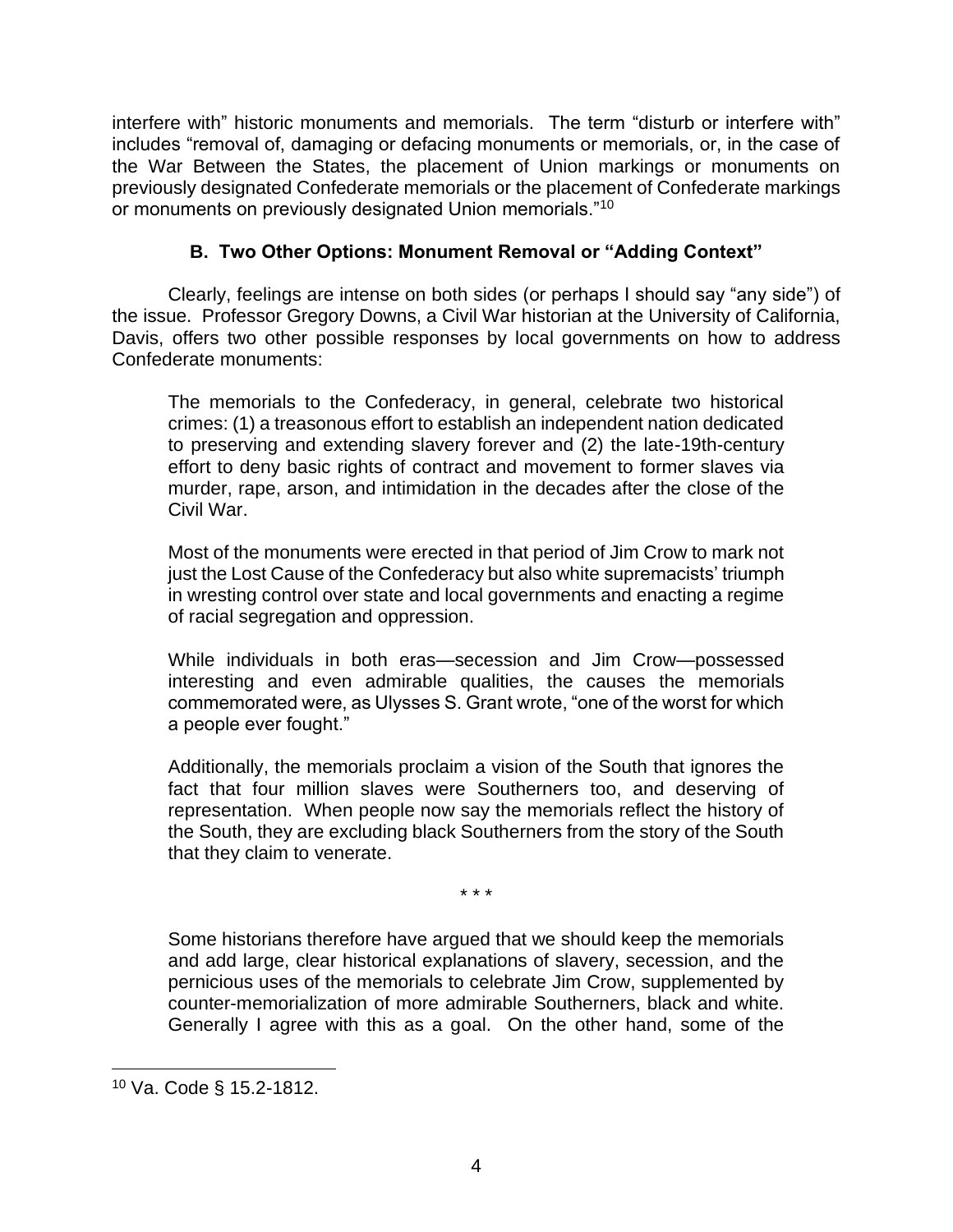memorials are so painful that their historical value is minimal compared to the pain they cause. It is hard to argue that communities should bear the burden of such pain for the edification of others.

Only by engaging carefully with many people on the ground can we hope to decide which of these two methods is most responsive to their needs and most conducive to building, at last, more accurate and inclusive public understandings of the history of the Civil War, Reconstruction, and Jim Crow.<sup>11</sup>

Assuming there is no state regulation of or statutorily-mandated involvement in the removal of Confederate monuments, then local governments have two primary options: (1) removal of the monuments, or (2) keeping the monuments in place and adding some sort of historical context to those monuments.

Texas local governments have responded in both ways on this issue. For example, after having been created the week before, on August 24, 2017, Dallas Mayor Mike Rawlings appointed the Mayor's Task Force on Confederate Monuments<sup>12</sup> to provide recommendations related to the removal and relocation of public Confederate monuments and symbols, and renaming of public places, including parks and streets. As part of its charge, the Task Force was to provide recommendations related to the cost and process of disposal or relocation of monuments, suggesting additional standards for the naming of public places, suggesting replacements for Confederate monuments and symbols recommended for removal, and suggesting replacement names for public places. <sup>13</sup>

The Mayor's Task Force held five public meetings in an approximate 3-week period. At those meetings City staff provided briefing materials and presentations, and ultimately the Task Force issued its final recommendations on September 22, 2017. At one of the Task Force meetings, the following information from the American Historical Association was provided, perhaps foreshadowing the ultimate actions of the Task Force:

- History comprises both facts and interpretations of those facts
- To remove a monument or to change the name of a school or street, is not to erase history, but rather to alter or call attention to a previous interpretation of history

<sup>11</sup> American Bar Association, STATE AND LOCAL LAW NEWS, *Civil War Statuary* (Fall 2017) at 1.

<sup>&</sup>lt;sup>12</sup> As is generally the practice with the City of Dallas, each Dallas councilmember nominated a Task Force member.

<sup>13</sup> *See* [http://dallasculture.org/confederatemonuments/.](http://dallasculture.org/confederatemonuments/)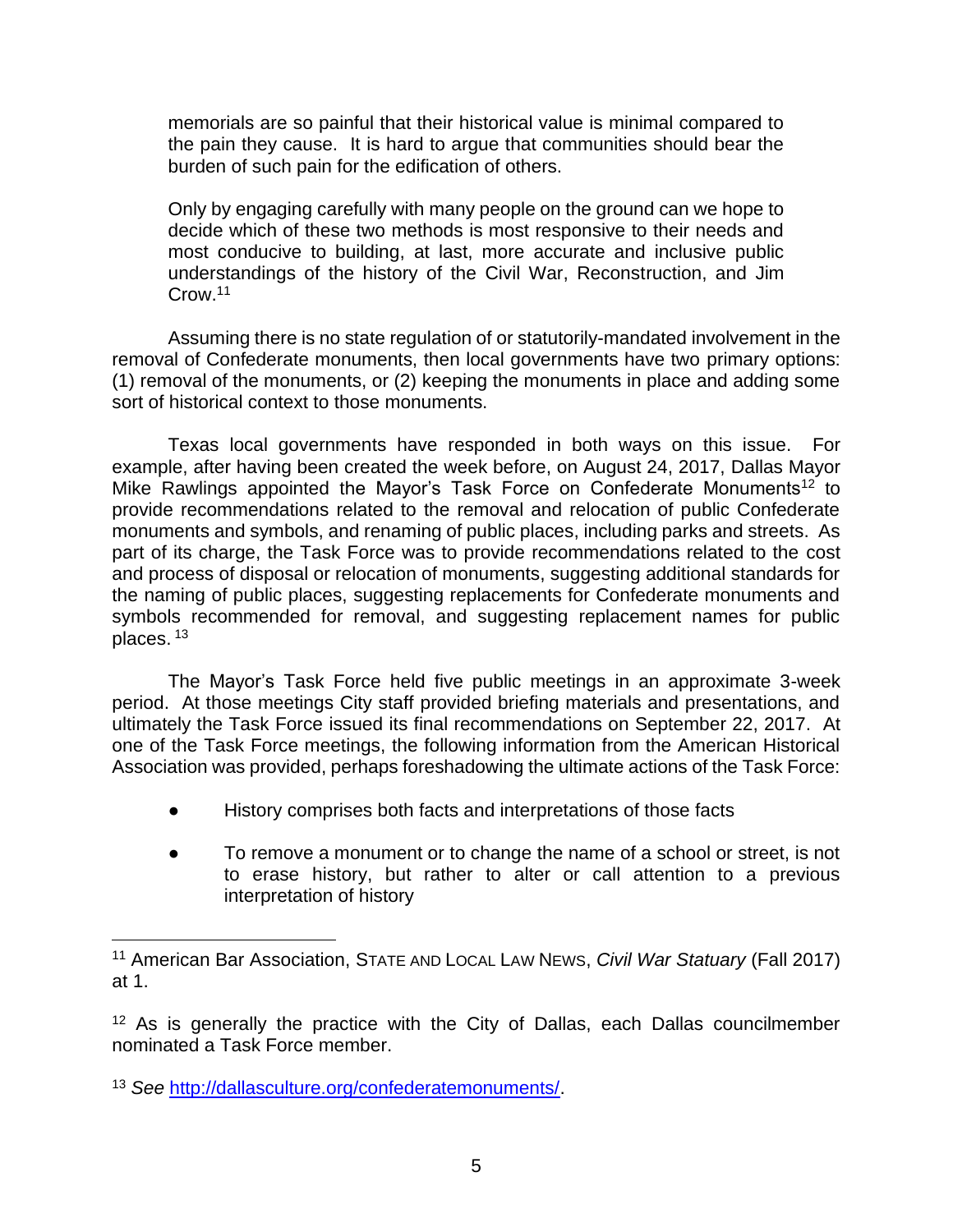- A monument is not history itself; a monument commemorates an aspect of history, representing a moment in the past when a public or private decision defined who would be honored in a community's public spaces
- Communities need to decide what is worthy of civic honor and those decisions will change over time as the communities' values shift
- Nearly all monuments to the Confederacy and its leaders were erected without anything resembling a democratic process
- African Americans had no voice and no opportunity to raise questions about the purposes or likely impact of the honor accorded to the builders [of] the Confederate States of America<sup>14</sup>

Public comments also were received throughout the process online via the City's website as well as at two public hearings on September 7 and 15, 2017. Interestingly, a total of 160 public comments were recorded on this matter, and the public's position was summarized in the Task Force's recommendations as follows:

| <b>Residency</b>      | In Favor of<br>Removal | <b>Opposed to</b><br>Removal | <b>General</b><br><b>Information</b> | <b>TOTAL</b> |
|-----------------------|------------------------|------------------------------|--------------------------------------|--------------|
| <b>Dallas</b>         | 20                     | 70                           | 11                                   | 101          |
| <b>Outside Dallas</b> |                        | 53                           | 5                                    | 59           |
| <b>GRAND TOTAL</b>    | 21                     | 123                          | 16                                   | 160          |

Source: [http://dallasculture.org/confederatemonuments/.](http://dallasculture.org/confederatemonuments/)

The Task Force recommended that the City remove the Confederate War Memorial near the Dallas Convention Center and change the names of five Dallas streets (Lee Parkway, Cabell Drive, Gano Street, Stonewall Street and Beauregard Drive) that are named after Confederate leaders or generals. The Task Force did not recommend several other expensive, sweeping changes to Fair Park and the Dallas street grid. It was estimated that removal of the Confederate War Memorial would cost approximately \$800,000; nonetheless, the Task Force agreed that the City must be consistent in its repudiation of Confederate symbols.

<sup>14</sup> *See* slide 7 of the Task Force's November 1, 2017 presentation to the City Council, at [http://dallascityhall.com/government/Council%20Meeting%20Documents/a\\_recommend](http://dallascityhall.com/government/Council%20Meeting%20Documents/a_recommendations-from-mayors-task-force-on-confederate-monuments_combined_110117.pdf) [ations-from-mayors-task-force-on-confederate-monuments\\_combined\\_110117.pdf.](http://dallascityhall.com/government/Council%20Meeting%20Documents/a_recommendations-from-mayors-task-force-on-confederate-monuments_combined_110117.pdf)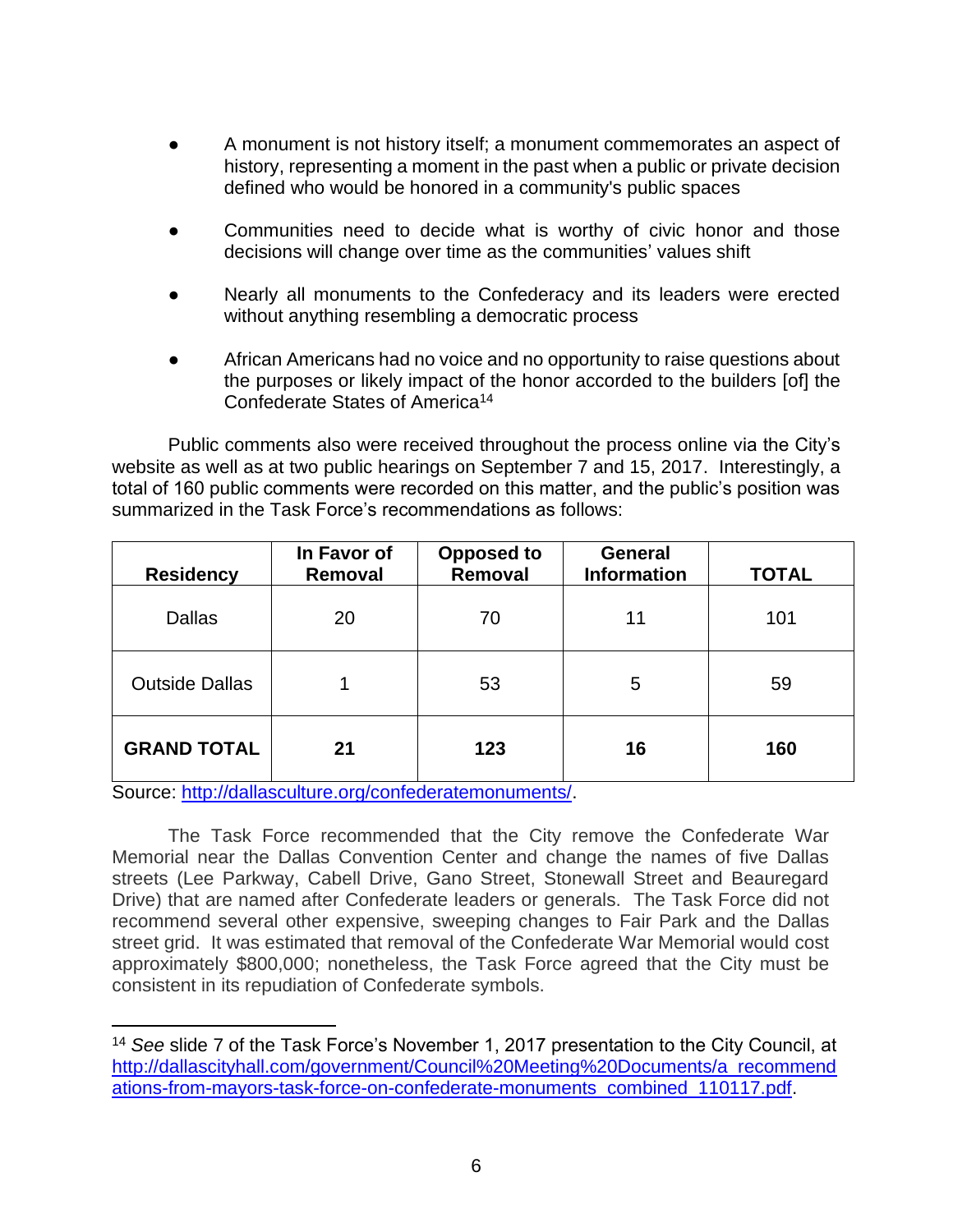In addition to removal of Confederate monuments and street names, the Task Force also voted to recommend adding a new public marker to downtown Dallas by adding a memorial to Allen Brooks, an African-American man lynched in downtown Dallas in 1910.<sup>15</sup> The Task Force recommended that the City keep the Confederatetied art and symbols at Fair Park in Dallas, including two Texas history murals in the Hall of State, while adding appropriate historical markers and additional context to explain the state's history during the Civil War, Reconstruction and the Jim Crow era. Recognizing that Fair Park is "a local, state, and national landmark," the Task Force concluded that the historic art and architecture of Fair Park remain in place "as a piece of the history of Texas" and that

appropriate signage, markers, digital tours guides, public art, educational programming, and/or exhibitions be added as necessary to provide the full context of the Civil War, Reconstruction, "Lost Cause" mythology, the "Jim Crow" era, and the creation of Fair Park for the 1936 Texas Centennial. Historical context should include reference to the many contributions of Mexicans, Tejanos, and indigenous peoples made during the colonization of Texas, the Texas Revolution, and during and after the Mexican War leading to the 20th Century, to also include the participation or exclusion of various communities in those historic events.<sup>16</sup>

The Dallas City Council received the report of the Task Force on November 1, 2017; however, on September 6, 2017, the Dallas City Council had already voted to immediately remove the *Robert E. Lee and the Confederate Soldier* monument in Lee Park (recently renamed Oak Lawn Park) and place it in storage. After a short delay because of a lawsuit filed by the Sons of Confederate Veterans,<sup>17</sup> the Lee statue was removed on September 14, 2017, without incident, although there was a heavy police presence during the 4-hour statue removal. The Lee monument was removed to an undisclosed location for safekeeping.<sup>18</sup> It is estimated that the cost of the Lee monument

<sup>17</sup> The Sons of Confederate Veterans obtained a temporary restraining order from a federal district court in Dallas halting the removal of the Lee statue; however, at a hearing on the merits, it was determined by the district court that the Sons of Confederate Veterans did not have appropriate standing to challenge the statue's removal.

<sup>15</sup> *See* [http://www.dallasobserver.com/news/dallas-confederate-task-force](http://www.dallasobserver.com/news/dallas-confederate-task-force-recommendations-9907745)[recommendations-9907745.](http://www.dallasobserver.com/news/dallas-confederate-task-force-recommendations-9907745)

<sup>16</sup> *See* Recommendation 2 of the City of Dallas Mayor's Task Force on Confederate Monuments, which can be found at [http://s3-us-east-2.amazonaws.com/oca-media/wp](http://s3-us-east-2.amazonaws.com/oca-media/wp-content/uploads/2017/09/29171720/9-29-17-Confederate-Task-Force-Recommendations-Waters.pdf)[content/uploads/2017/09/29171720/9-29-17-Confederate-Task-Force-](http://s3-us-east-2.amazonaws.com/oca-media/wp-content/uploads/2017/09/29171720/9-29-17-Confederate-Task-Force-Recommendations-Waters.pdf)[Recommendations-Waters.pdf.](http://s3-us-east-2.amazonaws.com/oca-media/wp-content/uploads/2017/09/29171720/9-29-17-Confederate-Task-Force-Recommendations-Waters.pdf)

<sup>18</sup> [https://www.reuters.com/article/us-dallas-statue/dallas-removes-robert-e-lees-statue](https://www.reuters.com/article/us-dallas-statue/dallas-removes-robert-e-lees-statue-from-city-park-idUSKCN1BQ07Z)[from-city-park-idUSKCN1BQ07Z.](https://www.reuters.com/article/us-dallas-statue/dallas-removes-robert-e-lees-statue-from-city-park-idUSKCN1BQ07Z)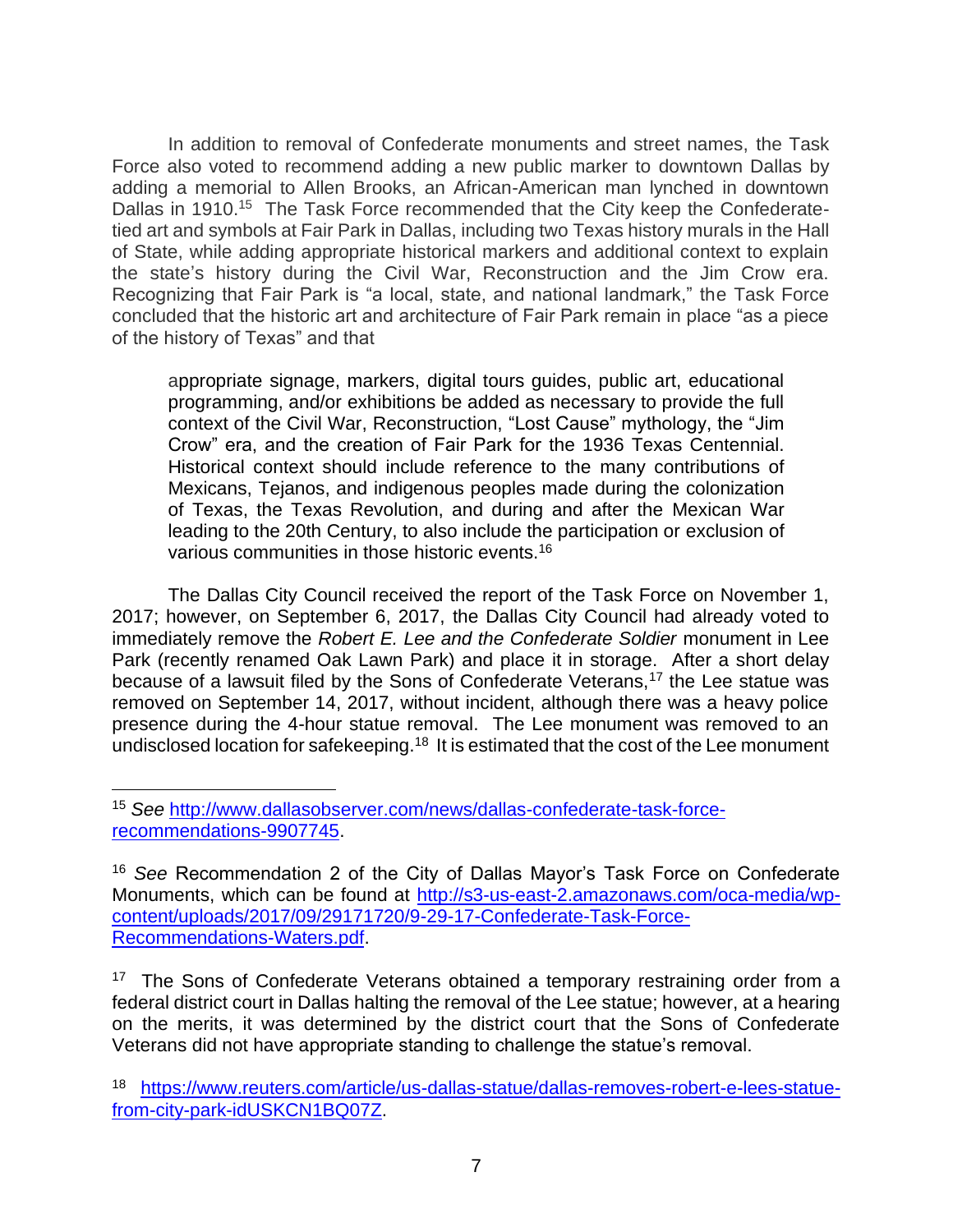removal exceeded \$450,000.<sup>19</sup> Due to the costs associated with the recommendations of the Task Force, it is unlikely there will be any more action on Dallas' remaining monuments to the Confederacy until later this year (2018), after Dallas city staff has been given the opportunity to evaluate the potential costs.<sup>20</sup>

The Commissioners Court of Denton County in October 2017 similarly appointed a Confederate Soldier Memorial Advisory Committee to evaluate the future of the Confederate monument on the south side of the Denton County Courthouse-on-the-Square. The Advisory Committee was formed following months of protests and public participation in the Commissioners Court's meetings from individuals who both opposed and supported the statue. The Confederate Soldier Memorial is the only Confederate monument in the county and was erected in 1918 by the Daughters of the Confederacy. A nearby plaque explains the monument to be

a reminder of historic events and is intended as a memorial to Denton County citizens who sacrificed themselves for the community. Now, let this be a testimony that God created all men equal with certain inalienable rights. We are all one, citizens of Denton County.<sup>21</sup>

The text on the monument itself says it is "in memory of our confederate soldiers, who in heroic self-sacrifice and devoted loyalty gave their manhood and their lives to the South in her hour of need."<sup>22</sup>

After last summer's violent protest in Charlottesville, Virginia, "many people spoke at the Denton County Commissioners Court meeting, urging the commissioners to move the Confederate Soldier Memorial away from the courthouse. Generally, those who want monuments and statues moved, or removed, believe they honor or glorify a political movement that proposed the continuation of enslaving African-Americans."<sup>23</sup> The Advisory Committee held public forums and on February 6, 2018, the 15-member Advisory Committee unanimously recommended that the statue remain at its current location and that significantly more historical context be added. Specifically, the Advisory

<sup>22</sup> *Id*.

<sup>23</sup> *Id*.

<sup>19</sup> [https://www.dallasnews.com/news/dallas-city-hall/2017/10/09/will-debate](https://www.dallasnews.com/news/dallas-city-hall/2017/10/09/will-debate-confederate-monuments-affect-dallas-politics)[confederate-monuments-affect-dallas-politics.](https://www.dallasnews.com/news/dallas-city-hall/2017/10/09/will-debate-confederate-monuments-affect-dallas-politics)

<sup>20</sup> [http://www.dallasobserver.com/news/dallas-city-council-slows-confederate](http://www.dallasobserver.com/news/dallas-city-council-slows-confederate-monuments-process-10030316)[monuments-process-10030316.](http://www.dallasobserver.com/news/dallas-city-council-slows-confederate-monuments-process-10030316)

<sup>&</sup>lt;sup>21</sup> [http://www.crosstimbersgazette.com/2018/02/08/denton-county-to-keep-confederate](http://www.crosstimbersgazette.com/2018/02/08/denton-county-to-keep-confederate-monument/)[monument/.](http://www.crosstimbersgazette.com/2018/02/08/denton-county-to-keep-confederate-monument/)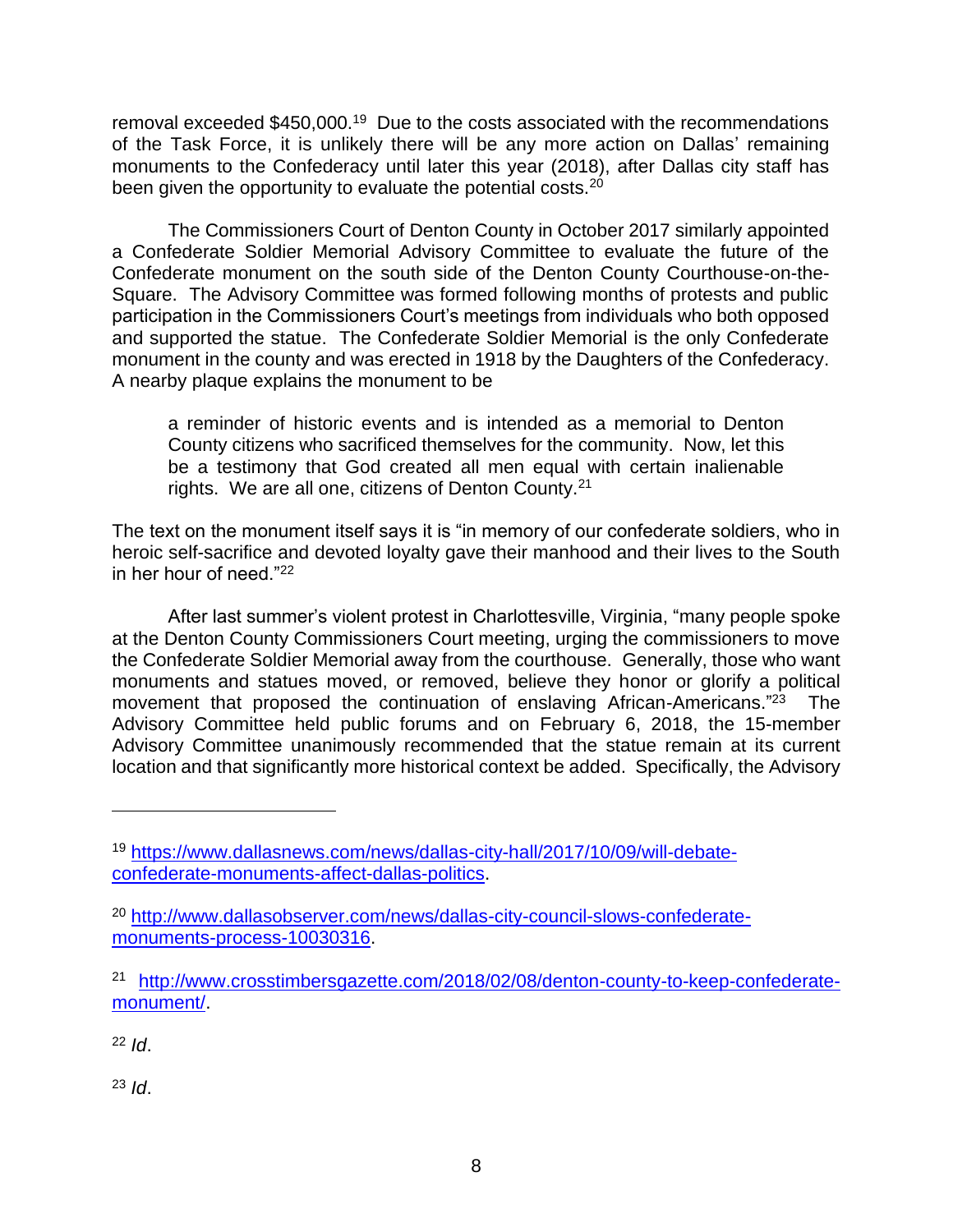Committee recommended that a plaque be added below the statue with a statement that, in effect, decries slavery and racial superiority. The Advisory Committee also suggested the installation of an interactive kiosk near the monument that "tell[s] the story of all deceased veterans from Denton County from all wars and list all their names; an accurate story of race relations through all of American history, with 'no candy coating' and with an emphasis on civil rights movements in Denton County" as well as "tell the story of who we are in Denton County and where we want to go."<sup>24</sup> The exact wording and means of expressing the additional context will be determined at a later time.<sup>25</sup>

# **C. What To Do If The Monument Is On Private Property?**

Local governments generally are powerless, however, when Confederate monuments are built on private property. In Orange, Texas, a giant concrete ring of 13 columns, representing the states the Confederacy claimed as its own, was built in 2013 on private land at the intersection of Interstate 10 and Martin Luther King, Jr., Drive. The original plans for the memorial in Orange, considered the largest Confederate monument built in a century, called for benches, scores of Confederate flags, a walkway lined with flagpoles, landscaping and fencing. The Sons of Confederate Veterans, which sponsored the project, in 2011 estimated the total cost of the memorial at \$60,000.<sup>26</sup> Protestors have picketed the site in the past, and now hope to protest monthly.<sup>27</sup> Additionally, the monument has been publicly condemned by the City of Orange—in an April 2013 resolution, the Orange city council, recognizing that it would be legally indefensible to deny a building permit for the construction of the memorial, declared that it "strongly opposes the Confederate Veterans Memorial Park on its current design and location; and urges the Sons of Confederate Veterans, Inc. to consider alternative designs and locations that express the sacrifice made in an appropriate and acceptable manner to all."<sup>28</sup> The city has managed to limit the height of the monument's flagpoles (thus ensuring they will not be visible from Interstate 10) and it has stymied the completion of the site by forcing the Sons of Confederate Veterans to create ample parking, including parking for the disabled. Currently, the Sons of Confederate Veterans do not own enough land around the monument to construct the parking spots.<sup>29</sup>

 $24$  *Id.* 

<sup>25</sup> *Id*.

<sup>26</sup> [https://www.nytimes.com/2017/08/30/us/confederate-monuments.html.](https://www.nytimes.com/2017/08/30/us/confederate-monuments.html)

<sup>29</sup> [https://dobianchi.com/2018/01/30/granvel-block-memorial-hank-vanslyke/.](https://dobianchi.com/2018/01/30/granvel-block-memorial-hank-vanslyke/)

<sup>27</sup> [https://www.beaumontenterprise.com/news/article/Protesters-picket-Confederate](https://www.beaumontenterprise.com/news/article/Protesters-picket-Confederate-memorial-in-Orange-12501147.php)[memorial-in-Orange-12501147.php.](https://www.beaumontenterprise.com/news/article/Protesters-picket-Confederate-memorial-in-Orange-12501147.php)

<sup>&</sup>lt;sup>28</sup> [http://www.orangetexas.net/wp-content/uploads/meetings/city\\_2013-04-09.pdf.](http://www.orangetexas.net/wp-content/uploads/meetings/city_2013-04-09.pdf)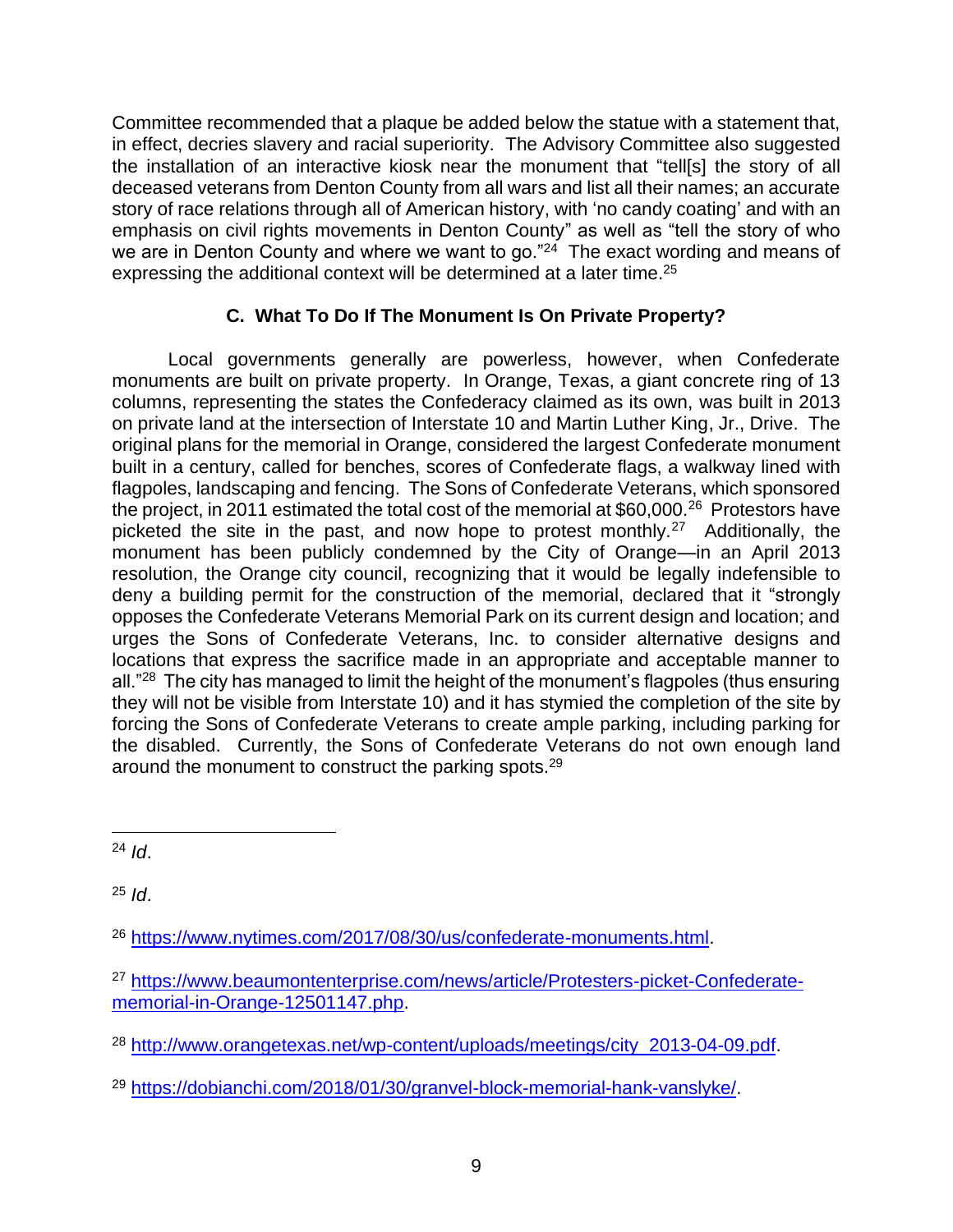#### **Here a Bike, There a Bike: Municipal Regulation of Bike Share Services**

In an effort to facilitate multi-modal transportation, cities around the nation are experimenting with bike share services. Seattle has been a pioneer in this service, but bike share services have made their way to Texas, but not without controversy.

# **A. A Little Background**

First, a few definitions and a little history. A bicycle-sharing system, public bicycle system, or bike-share scheme, is a service in which [bicycles](https://en.wikipedia.org/wiki/Bicycles) are made available for shared use to individuals on a very short-term basis for a price. Bike-share schemes generally allow people to borrow a bike from point A and return it at point B. Many bikeshare systems offer subscriptions that make the first 30–45 minutes of use either free or very inexpensive, encouraging use as transportation. This allows each bike to serve several users per day. In most bike-share cities, casual riding over several hours or days is better served by [bicycle rental](https://en.wikipedia.org/wiki/Bicycle_rental) than by bike-share. For many systems, [smartphone](https://en.wikipedia.org/wiki/Smartphone) mapping apps show nearby stations with available bikes and open docks.

Bike-share began in Europe in 1965 and a viable format emerged in the mid-2000s thanks to the introduction of information technology. As of June 2014, public bike share systems were available in 50 countries on five continents, including 712 cities, operating approximately 806,200 bicycles at 37,500 stations. Of the world's 15 largest public bike share programs, 13 of them are in China.<sup>30</sup> The central concept behind bike-share is to provide free or affordable access to bicycles for short-distance trips in an [urban area](https://en.wikipedia.org/wiki/Urban_area) as an alternative to motorized public transport or private vehicles, thereby reducing congestion, noise and air pollution.<sup>31</sup>

#### **B. Seattle Leads The Way**

As noted, in the United States the City of Seattle is the pioneer, having adopted a one-year pilot program in July 2017 that includes an extensive regulatory scheme. It issues a bike share permit to those operators who apply and meet numerous [requirements,](https://www.seattle.gov/Documents/Departments/SDOT/BikeProgram/BicycleSharePermitRequirements.pdf) including:

● A bicycle fleet consisting of at least 500 bicycles that meet federal and state safety standards;

 $30$  One Chinese bike-share company, Ofo, now has eight million bikes, and 150 million users. Riders take 25 million trips a day. *See* [http://money.cnn.com/2017/08/18/technology/business/seattle-bikeshare/index.html.](http://money.cnn.com/2017/08/18/technology/business/seattle-bikeshare/index.html)

<sup>31</sup> *Bicycle-sharing system*, Wikipedia, [https://en.wikipedia.org/wiki/Bicycle](https://en.wikipedia.org/wiki/Bicycle-sharing_system)sharing system (last updated Feb. 27, 2018).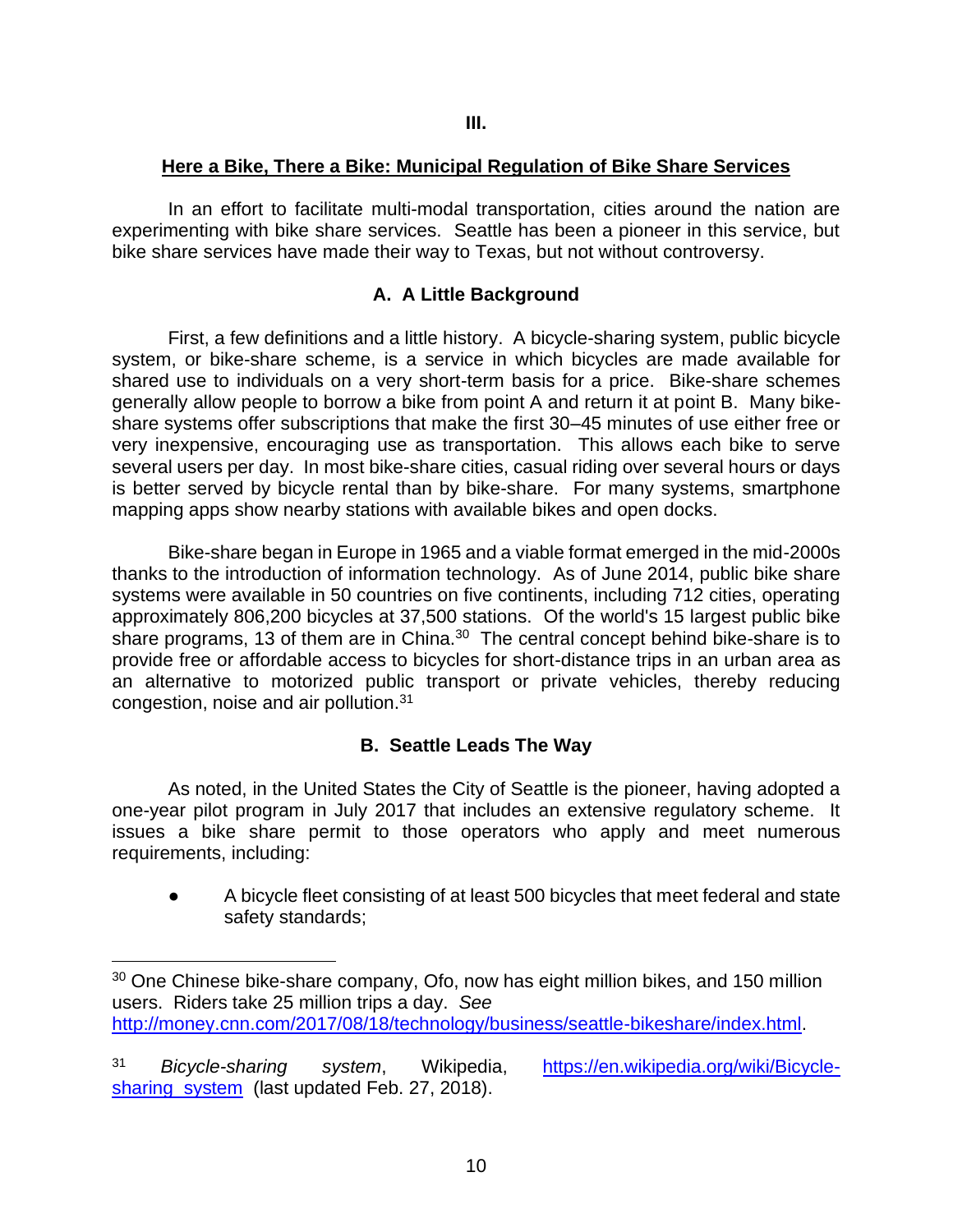- Adequate commercial general liability insurance that indemnifies and holds the city harmless;
- A performance bond for public property repair and maintenance incurred by the city for removing and storing improperly parked bicycles; and
- A staffed operations center in the city and a 24-hour customer service phone number for reporting safety concerns and complaints, or to ask questions.

Additionally, program operators are required to have visible, written notification that lets users know bike helmets are required, bicyclists must yield to pedestrians on sidewalks, and bikes must be parked properly in the [landscape/furniture zone](http://www.seattle.gov/rowmanual/manual/4_11.asp)<sup>32</sup> of the sidewalk.

The Seattle bike-share regulations are extensive, and include requirements addressing safety, parking, general operations, performance bonds, data sharing, fees, and application requirements. $33$  The biggest problem experienced in Seattle to date is bike parking. Because the bicycles are dockless<sup>34</sup> and use a rear wheel lock instead of locking to a rack or dock, Seattle has found that users can and do park them anywhere in the middle of sidewalks, blocking ADA curb ramps, and blocking business and transit access points. There also has been an issue with vandals throwing the bicycles into lakes and into the Puget Sound, as well as hanging them in trees and other creative and inconvenient places.<sup>35</sup>

33

35

<sup>&</sup>lt;sup>32</sup> The Landscape/Furniture Zone (including the curb) is defined as the area between the roadway curb face and the front edge of the walkway. The minimum width of this zone is 5½ feet except in locations adjacent to high and intermediate capacity transit stations. Objects in the landscape/furniture zone must be set back a minimum of 3 feet from the face of the street curb. This zone buffers pedestrians from the adjacent roadway and is the preferred location for street trees, and other elements such as pedestrian lighting, hydrants and below grade utility hatch covers. *See* Section 4.11 of the Seattle Right-of-Way Improvements Manual, at [http://www.seattle.gov/rowmanual/Manual/4\\_11.asp.](http://www.seattle.gov/rowmanual/Manual/4_11.asp)

[https://www.seattle.gov/Documents/Departments/SDOT/BikeProgram/BicycleSharePer](https://www.seattle.gov/Documents/Departments/SDOT/BikeProgram/BicycleSharePermitRequirements.pdf) [mitRequirements.pdf.](https://www.seattle.gov/Documents/Departments/SDOT/BikeProgram/BicycleSharePermitRequirements.pdf)

 $34$  Dockless bike share does not require a docking station. With dockless systems, bicycles can be parked within a defined district at a bike rack or along the sidewalk. Dockless bikes can be located and unlocked using a smartphone app.

[https://www.seattle.gov/Documents/Departments/SDOT/BikeProgram/BicycleSharePer](https://www.seattle.gov/Documents/Departments/SDOT/BikeProgram/BicycleSharePermitRequirements.pdf) [mitRequirements.pdf.](https://www.seattle.gov/Documents/Departments/SDOT/BikeProgram/BicycleSharePermitRequirements.pdf)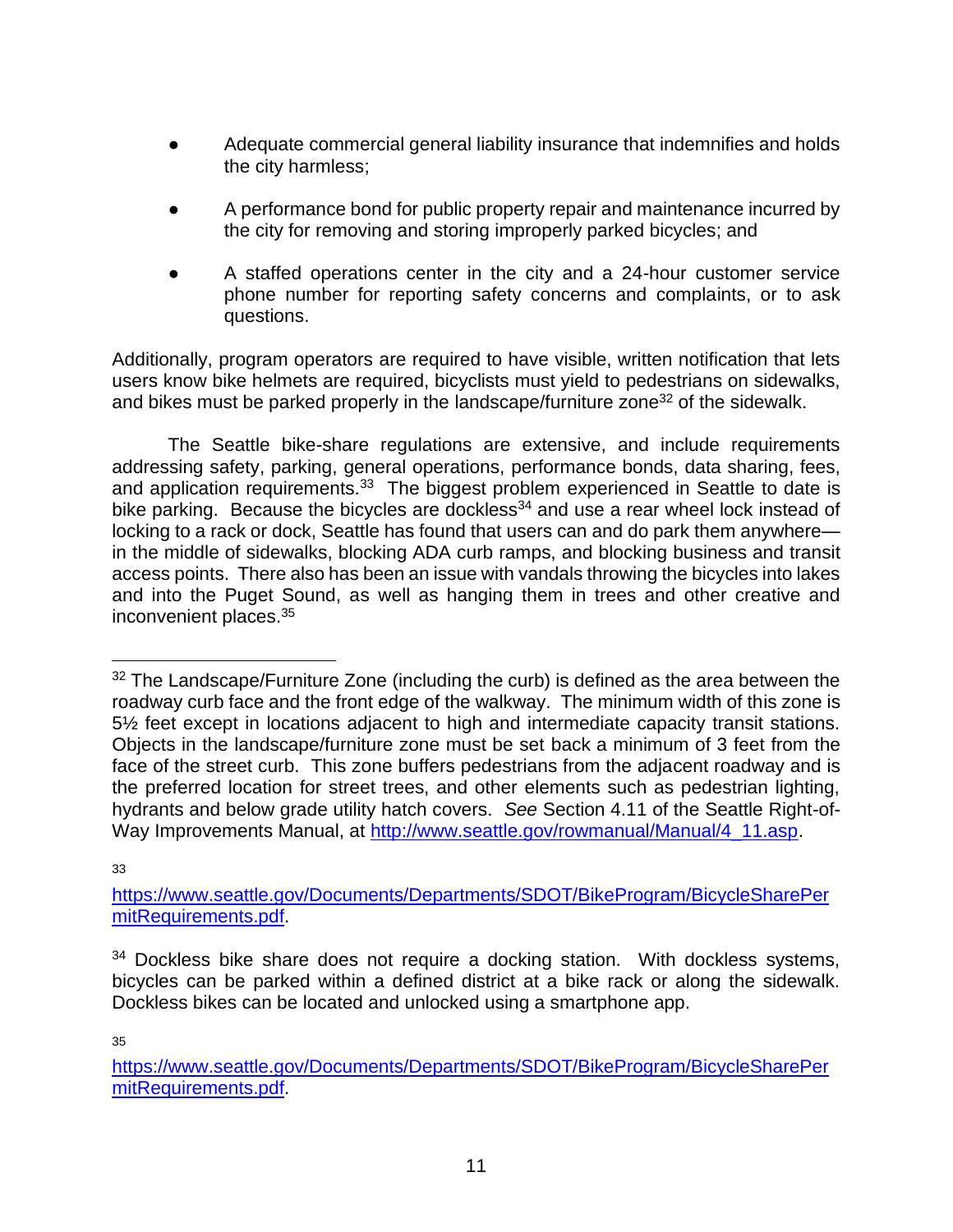# **C. Bike-Share in Texas**

The single biggest issue with bike-shares is not the manner by which to regulate the bicycles, but bicycles being left willy-nilly around a city. In the Dallas area, the experience has been similar to Seattle's. Bicycles have been left abandoned throughout the City, generating hundreds (if not thousands) of resident complaints. As a consequence, on January 18, 2018, the City issued an ultimatum to the bike share companies, in essence telling them to "clean up their acts" or face additional municipal regulation.<sup>36</sup> Specifically, the bike share companies were directed by Dallas City Manager T.C. Broadnax to:

- 1. Relocate all bicycles:
	- Located on sidewalks narrower than 10 feet in width
	- Located on turf, landscaping or other unimproved surfaces
	- Blocking access locations to public or private property and transit stops (including bus and rail transit)
	- Blocking sidewalk curb ramps
	- Located on multi-use trails to their respective trailheads.
- 2. Provide the names and contact information for persons/entities managing your operational and maintenance activities.<sup>37</sup>

Several of the bike share companies responded to the City's warning. LimeBike, a California-based company, sent a memorandum to the City on January 24, 2018, with its immediate actions, including stopping deployment of new bikes, redistributing its current fleet of bikes more evenly throughout the city and "continuing to work with city officials on regulations." Mobike, based in Beijing, indicated it would cap the number of its bicycles at 3,000 until the City creates firm guidelines. Mobike wrote it also would work on educating its riders to park their bikes properly and would include a feature on its app to report poorly parked bikes, which would penalize that rider's "Mobike score." Another Beijing-based company, Ofo, released a response to Mr. Broadnax's letter, writing that it "was with considerable relief that we received your letter . . . calling for an end to bad behavior and repercussions for those dockless bike share operators who have flouted generally accepted operational standards. . . . While we take issue with the failure to differentiate between the various bike share companies, we confess that the behavior of some of our fellow operators worries us deeply and tarnishes the reputation of the industry that Ofo created." Garland, Texas-based VBikes posted on Facebook the day Mr.

<sup>36</sup> [https://www.dmagazine.com/frontburner/2018/01/mayor-rawlings-dallas-bike-share](https://www.dmagazine.com/frontburner/2018/01/mayor-rawlings-dallas-bike-share-troubles-star-trek/)[troubles-star-trek/.](https://www.dmagazine.com/frontburner/2018/01/mayor-rawlings-dallas-bike-share-troubles-star-trek/)

<sup>37</sup> [http://keranews.org/post/how-some-bike-share-companies-dallas-have-responded](http://keranews.org/post/how-some-bike-share-companies-dallas-have-responded-city-s-warning-clean)[city-s-warning-clean.](http://keranews.org/post/how-some-bike-share-companies-dallas-have-responded-city-s-warning-clean)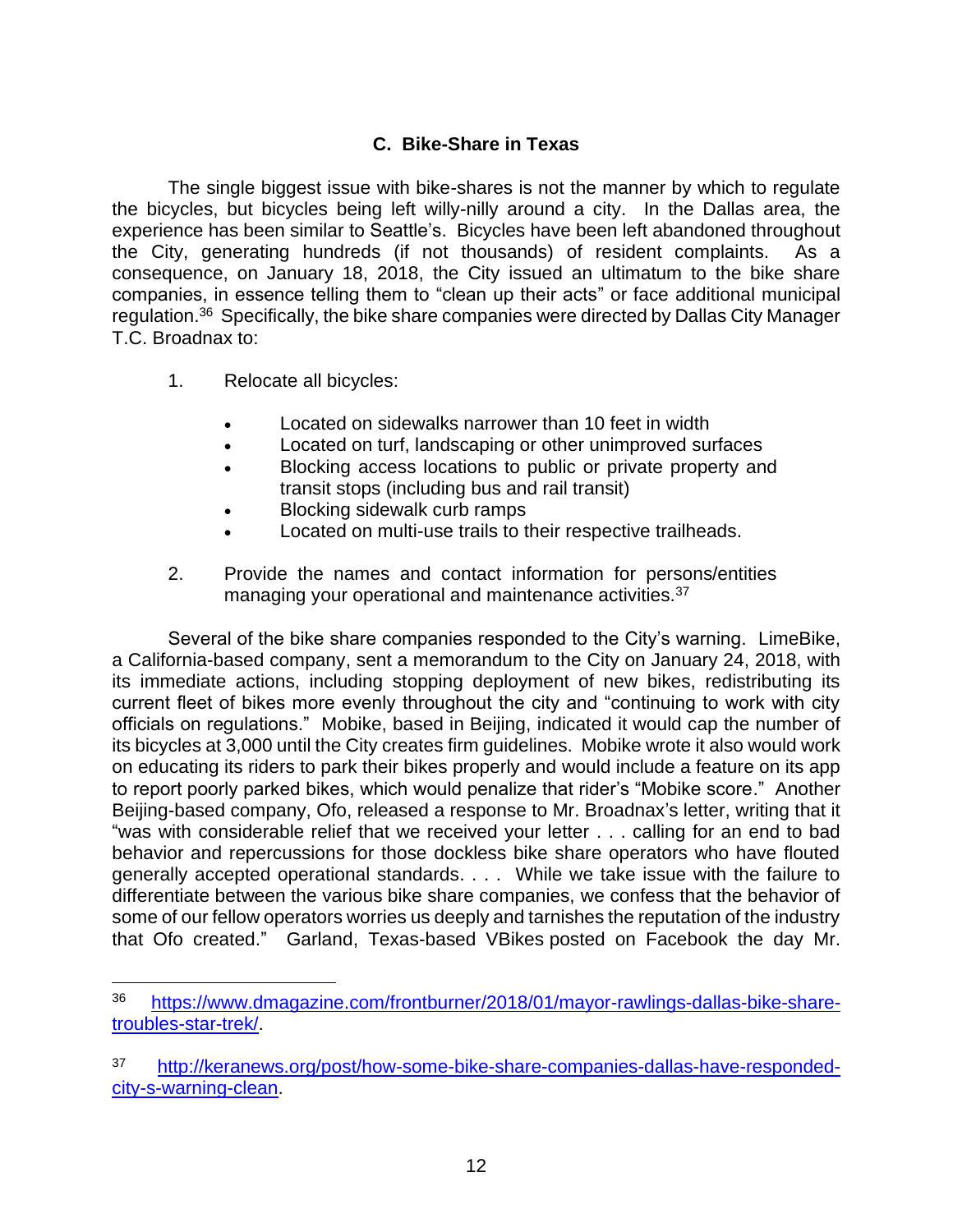Broadnax sent the letter, saying it never wanted its bikes to "be an obstruction in any sort of way."<sup>38</sup>

Several of Dallas' sister cities are not as forgiving of the bike parking issues. On December 11, 2017, the Town of Highland Park adopted Ordinance No. 2031, finding that the streets and sidewalks in Highland Park "are narrow and therefore any unauthorized parking or storage of bicycles . . . impedes traffic flow and results in dangerous conditions." Consequently, the Town Council prohibited bicycles being parked on a street, sidewalk or other public property and if such did occur, the bicycle may be impounded. The first impoundment fee is \$30.00 per bicycle and is assessed against the owner; if there is a second offense involving the same owner, the impoundment fee is \$50.00 per bicycle; a third offense results in an impoundment fee of \$75.00 per bicycle; and a fourth offense (or any additional offense) results in an impoundment fee of \$100.00 per bicycle. If the bicycle is not timely claimed, after 15 days the bicycle may be sold by sealed bid or public auction, with appropriate public notice.<sup>39</sup>

The City of Denton approved an ordinance authorizing a pilot bicycle share permit program on February 20, 2018.<sup>40</sup> The city council agenda packet provides that the primary goal of the ordinance is to establish guidelines to ensure that bike share operators work with the city as a community partner in providing safe, orderly and flexible transportation options for citizens and visitors. Key elements of the bike share permit policy include:

- Establishment of a permit fee and license to use public right-of-way;
- Insurance requirements;
- A requirement for bike share operators to submit a detailed implementation plan with a map showing locations of virtual bike corrals (to be approved by staff);
- Require GPS capability to assist with parking/location of bikes;
- Limits total number of bikes to 150 for each bike-share company;

<sup>38</sup> *Id*.

<sup>&</sup>lt;sup>39</sup> TOWN OF HIGHLAND PARK, TEXAS, Ordinance No. 2031 (adopted December 11, 2017). One possible area of legal concern is that the impoundment fee may be abated by the Director of Public Safety "upon showing of good cause," although there is no guidance as to what may constitute such "good cause."

<sup>&</sup>lt;sup>40</sup> CITY OF DENTON, TEXAS, Ordinance No. 18-277 (adopted February 20, 2018). The author wishes to thank Denton City Secretary Jennifer Walters for her kind assistance.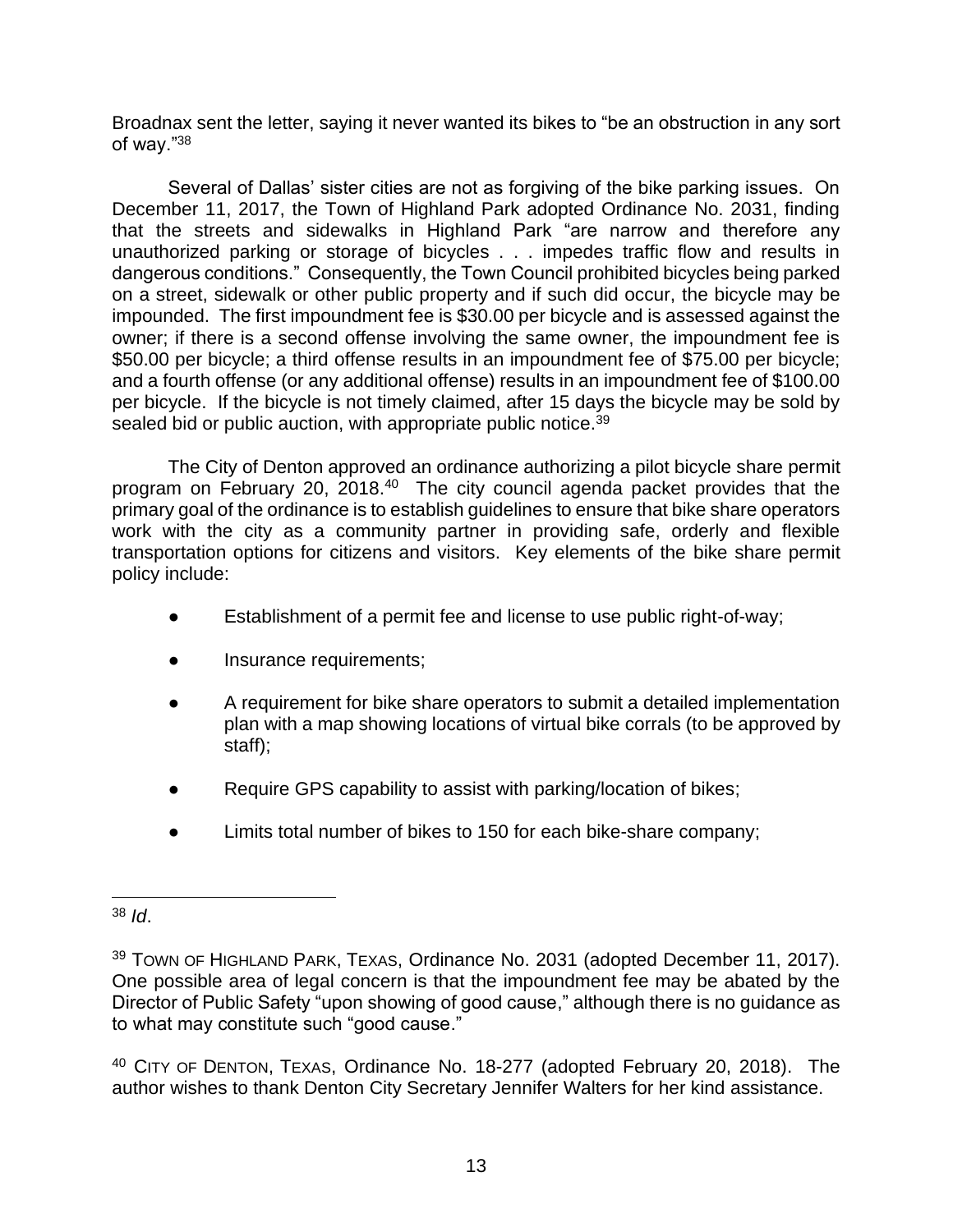- Service area, including any planned expansions over the pilot program;
- Education and outreach plan for proper bicycle parking and riding;
- Implementation/establishment of a robust bicycle rebalancing program;
- Outlines performance metrics on rebalancing bikes and addressing complaints.
- Requires contact information on all bicycles for notification and customer service purposes;
- Data sharing to assist with program evaluation and future infrastructure planning; and
- Requires bike share operators to coordinate with Denton County Transportation Authority. 41

The new ordinance provides that the permit program will operate as a six-month pilot program. During the pilot program, Denton city staff will note any issues that arise with comments from either the vendors, users, citizens or staff. It is hoped by the City that the pilot program will provide data to assist with the development of future bike infrastructure projects.<sup>42</sup>

On February 26, 2018, the City of Plano adopted an ordinance prohibiting bike share companies from placing any bicycles in the city's right-of-way without a bike-share permit.<sup>43</sup> A bike-share permit authorizes bicycle parking zones throughout the city but delineates the locations where bicycles are not permitted to be parked, such in ADA sidewalk areas, corners of sidewalks or within 5 feet of crosswalks, curb ramps or visibility triangles, and similar areas. The draft bike-share permit also requires that bicycles shall stand upright when parked, current contact information must be provided to the City, there must be a 24-hour customer service telephone number for reporting safety concerns and there are mandatory reporting requirements about bike-share usage in the City, among others.<sup>44</sup> Plano has requested that nearby municipalities consider a uniform bike-share ordinance, hopefully simplifying enforcement activities for the northern tier of Dallas suburbs.

<sup>44</sup> *Id*.

<sup>41</sup> [https://denton-tx.legistar.com/LegislationDetail.aspx?ID=3347531&GUID=57FC73BB-](https://denton-tx.legistar.com/LegislationDetail.aspx?ID=3347531&GUID=57FC73BB-D003-4E55-93C1-BD6906DE29CA)[D003-4E55-93C1-BD6906DE29CA.](https://denton-tx.legistar.com/LegislationDetail.aspx?ID=3347531&GUID=57FC73BB-D003-4E55-93C1-BD6906DE29CA)

<sup>42</sup> *Id*.

<sup>43</sup> CITY OF PLANO, TEXAS, Ordinance No. 2018-2-06 (adopted February 26, 2018).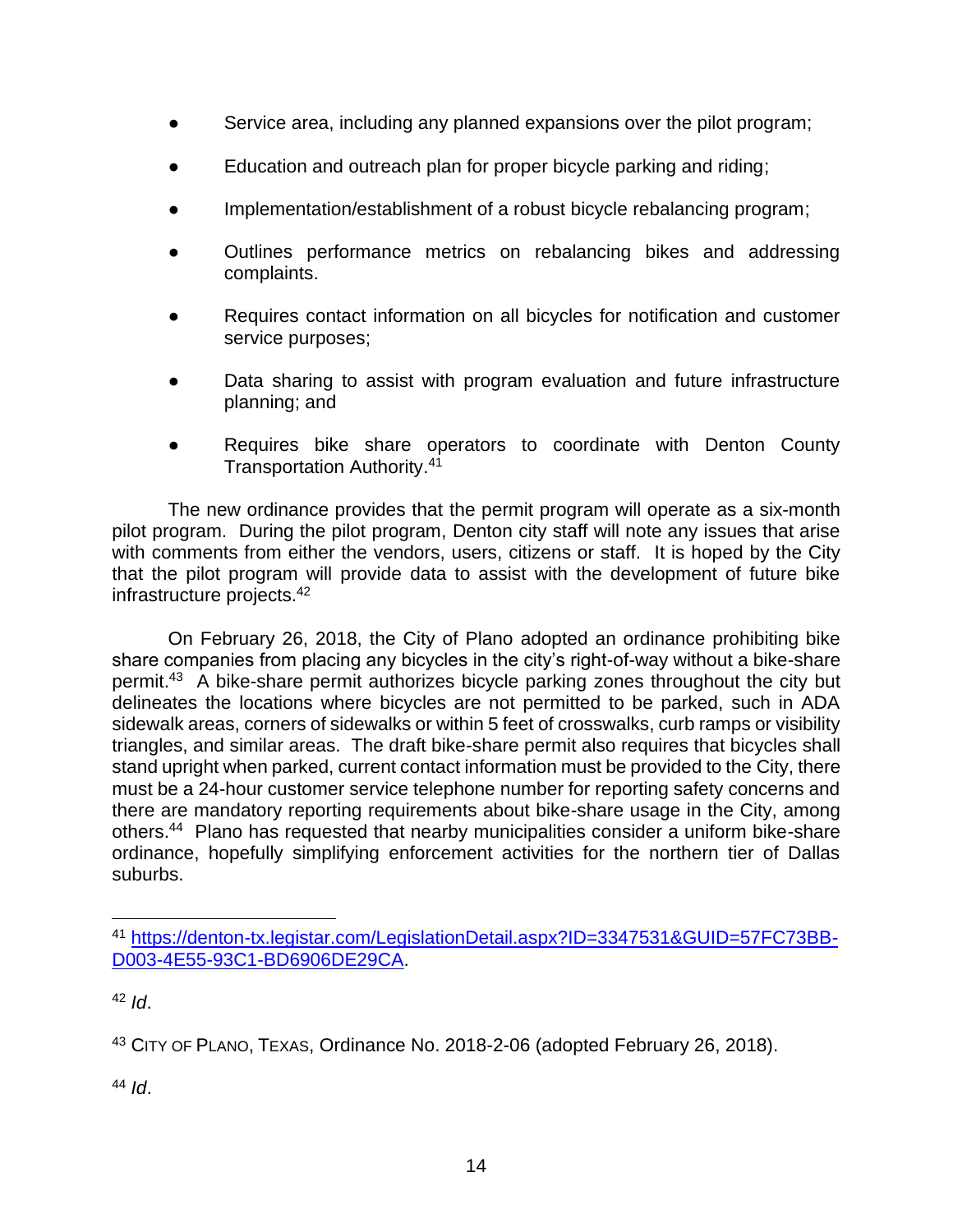#### **What, You Want Low Income Housing Tax Credit Apartments in Our City?**

More and more frequently, Texas municipalities are being requested to support low income housing tax credit development by adoption of a city council resolution in support of the proposed housing project. While this may be a highly politically charged issue in the city, there are several ways by which municipalities respond to this request, ranging from outright opposition to full-throated support. While responses not surprisingly vary, there are considerations that should be addressed prior to the determination whether to support or oppose such an application.

# **A. A Brief Overview of the Fair Housing Act**

While a detailed overview of the federal Fair Housing Act (FHA)<sup>45</sup> is far beyond the scope of this paper, a brief review of issues may be instructive. Although the FHA has been the law since 1968, recently it is being used more and more to challenge a local government's planning and zoning decisions (or even non-decisions) and has expanded the reach of the FHA into municipal decision-making, including cases where cities were sued in federal court for alleged discrimination in planning and zoning decisions that were not intended to discriminate, but nevertheless were cases that were pursued by nonprofit organizations seeking to impose affirmative obligations upon the cities, under the FHA, to provide low-income housing in those cities. Although the cities in each case were victorious, the legal defense costs were significant, and practical insights learned in those cases can be helpful.

The seminal municipal fair housing case is *Arlington Heights v. Metro. Housing Corp*. <sup>46</sup> in which the Supreme Court stated that the following six factors may be probative of racially discriminatory intent: (1) the racial impact of the official action; (2) the historical background of the discriminatory housing decision; (3) the specific sequence of events leading up to the challenged housing decision; (4) departures from normal procedural sequences; (5) departures from normal substantive criteria; and (6) the legislative or administrative history of the decision.<sup>47</sup> The issue in most FHA cases involving cities is whether the municipal defendant can rebut the plaintiff's *prima facie* case by coming forward with evidence of some legitimate, nondiscriminatory reason for not dealing with

<sup>45</sup> 42 U.S.C. §§ 3601-3619 and § 3631. I also wish to thank my law partner, Ed Voss, for his assistance in addressing Fair Housing Act issues. I have relied on several of the papers he has presented to the American Planning Association, the Alaska Municipal League and for the Brown & Hofmeister annual seminar.

<sup>46</sup> 429 U.S. 252 (1977).

<sup>47</sup> *Arlington Heights,* 429 U.S. at 266-67.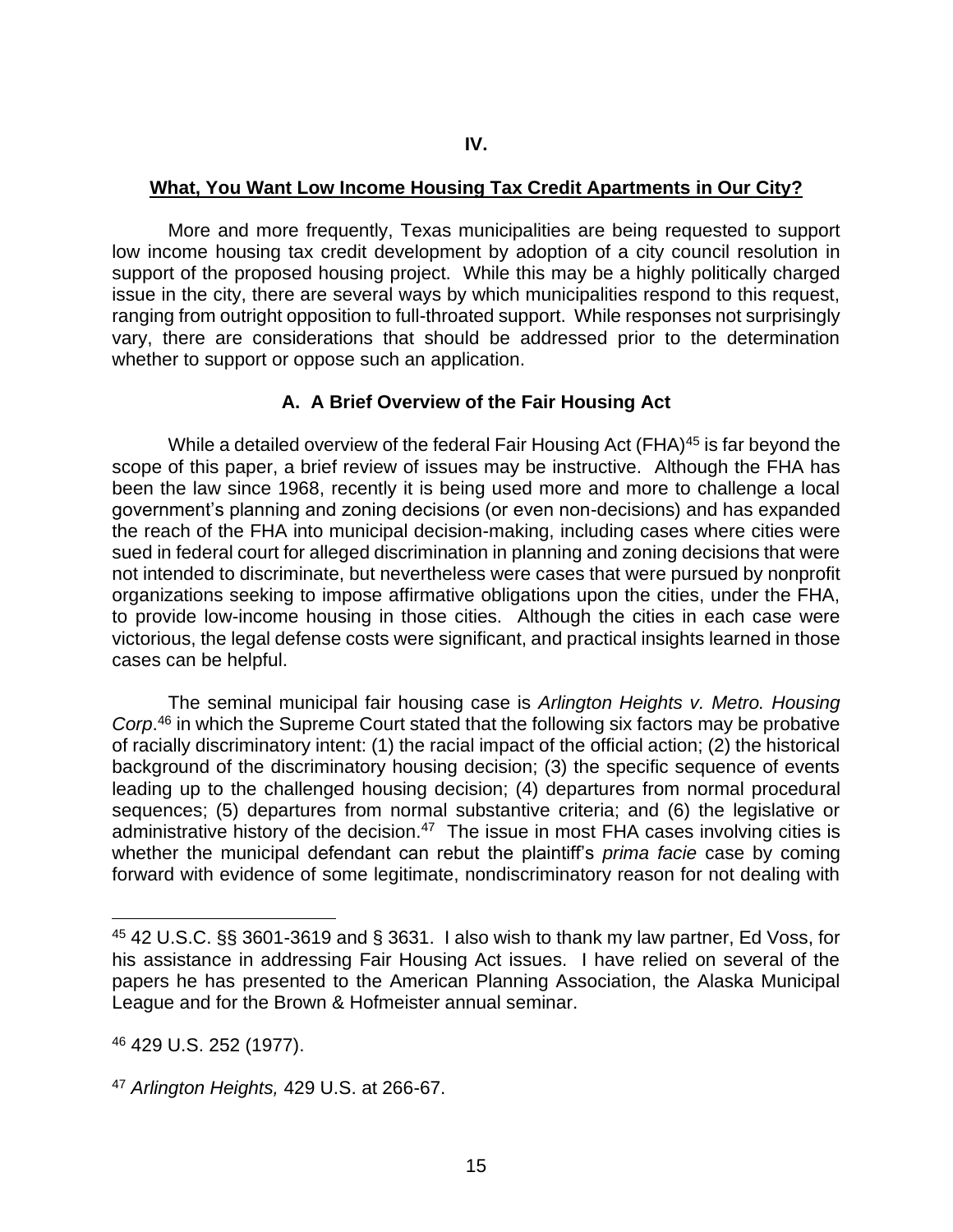the plaintiff. Second, the issue then focuses on whether the plaintiff can show that this reason is merely a pretext for unlawful discrimination.

Generally, however, housing decisions are often made for multiple reasons. For example, a city council is likely to make its decision on the basis of a combination of different factors.<sup>48</sup> In *Arlington Heights,* the Supreme Court held that proof of discriminatory intent is required to make out a violation of the equal protection clause, but proof that the defendant was motivated in part by a racially discriminatory purpose would not necessarily violate the equal protection clause. Rather, the burden would shift to the defendant to establish that the same decision would have resulted even had the impermissible purpose not been considered.<sup>49</sup> If the municipal defendant is able to meet this burden, it would prevail because the plaintiff then no longer could attribute the injury complained of to improper consideration of a discriminatory purpose.<sup>50</sup> A strong consensus has developed in the courts that race need be only one of the factors considered by the defendant to establish a violation of the FHA.<sup>51</sup> If a plaintiff establishes by a preponderance of the evidence that race was a significant or substantial factor in the municipal defendant's housing decision or action, the municipal defendant may avoid liability if it proves that it would have made the same decision or taken the same action anyway, even in the absence of the illegitimate consideration.<sup>52</sup> If the defendant satisfies this burden, there is no liability under the FHA for disparate treatment.

<sup>49</sup> *Arlington Heights,* 429 U.S. at 271 n.21.

<sup>50</sup> *Id.*

<sup>48</sup> *Id.* at 265 ("rarely can it be said that a legislature or an administrative body operating under a broad mandate made a decision motivated solely by a single concern, or even that a particular purpose was the 'dominant' or 'primary' one"). *See also United States v. City of Parma,* 494 F.Supp. 1049, 1054 (N.D. Ohio 1980), *aff'd,* 661 F.2d 562 (6th Cir. 1981), *cert. denied,* 456 U.S. 926 (1982) (a city's political decisions "inevitably involve the consideration and balancing of numerous competing interests.").

<sup>51</sup> *Hanson v. Veterans Admin.,* 800 F.2d 1381, 1386 (5th Cir. 1986); *Green v. Century 21,*  740 F.2d 460, 464 (6th Cir. 1984); *Marable v. H. Walker & Assocs.,* 644 F.2d 390, 395 (5th Cir. 1981); *Robinson v. 12 Lofts Realty, Inc.,* 610 F.2d 1032, 1042-43 (2d Cir. 1979); *Smith v. Anchor Bldg. Corp.,* 536 F.2d 231, 233 (8th Cir. 1976); *Moore v. Townsend,* 525 F.2d 482, 485 (7th Cir. 1975).

<sup>52</sup> *Bachman v. St. Monica's Congregation,* 902 F.2d 1259, 1263 (7th Cir. 1990); *Cato v. Jilek,* 779 F.Supp. 937, 943-44 n.19 (N.D. Ill. 1991); *Aloqaili v. National Hous. Corp.,* 743 F.Supp. 1264, 1270 (N.D. Ohio 1990) ("[The defendants] instead must show that [their] legitimate reason[s], standing alone, would have induced [them] to make the same decision.").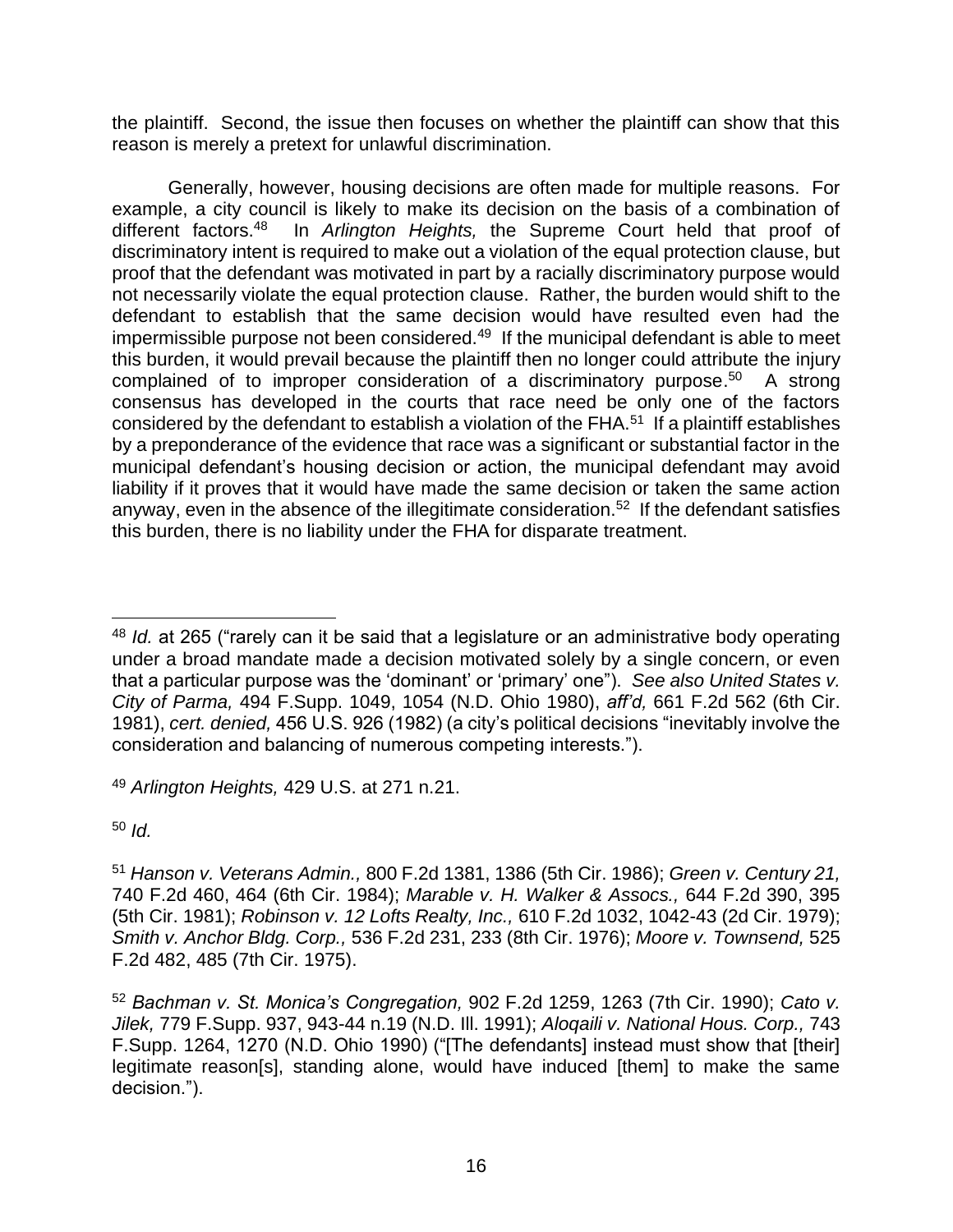#### **B. The United States Supreme Court Addresses Low-Income Housing Tax Credits**

A low-income housing tax credit (LIHTC) program here in Texas was the genesis for a recent United States Supreme Court decision, *Texas Dep't of Housing and*  Community Affairs v. The Inclusive Communities Project, Inc.<sup>53</sup> In general terms, an LIHTC system involves the coordinated efforts of the Federal government, State governments and for-profit entities to provide affordable housing by making federal tax credits available (via distribution to state housing agencies) to for-profit entities that invest in the development or rehabilitation of certain types of housing projects. Federal law favors the distribution of these tax credits for the development of housing units in lowincome areas.<sup>54</sup> Once the LIHTCs are accessed, they can be used by developers to help finance low-income housing, and can also be sold to investors, and the proceeds then used to upgrade and maintain the low-income housing that was the basis for the award of the credits. The distribution of LIHTCs is administered in Texas by the Texas Department of Housing and Community Affairs (TDHCA). In 2008, the Inclusive Communities Project, Inc. (ICP), a non-profit organization dedicated to racial and economic integration of communities in the Dallas area, sued TDHCA in Dallas federal district court claiming that the agency disproportionately granted tax credits to developments within minority neighborhoods and denied the credits to developments within Caucasian neighborhoods. ICP asserted that this practice led to a concentration of low-income housing in minority neighborhoods, which perpetuated segregation in violation of the FHA.<sup>55</sup>

There are generally two methods that have developed in the law that may be available to establish unlawful discrimination: (1) evidence of intentional discrimination, or (2) evidence that the complained-of practice has a discriminatory effect (also known as "disparate impact") on a protected group (usually racial minorities).<sup>56</sup> At trial, ICP attempted to show disparate impact through the use of statistical evidence of census tract data about where the LIHTCs were distributed, and the district court found that the statistical allocation of tax credits constituted a *prima facie* case for disparate impact. Using a standard for disparate impact claims that the Court articulated in *Town of*  Huntington v. Huntington Branch,<sup>57</sup> the district court then shifted the burden to TDHCA to show that the allocation of tax credits was based on a compelling governmental interest and that no less discriminatory alternatives existed. TDHCA was unable to show that no

<sup>53</sup> 135 S.Ct. 2507 (2015).

<sup>54</sup> *Id*. at 2513.

<sup>55</sup> *Id*. at 2514.

<sup>56</sup> *Id*. at 2516-20 (detailed description of Supreme Court jurisprudence).

<sup>57</sup> 488 U.S. 15 (1988).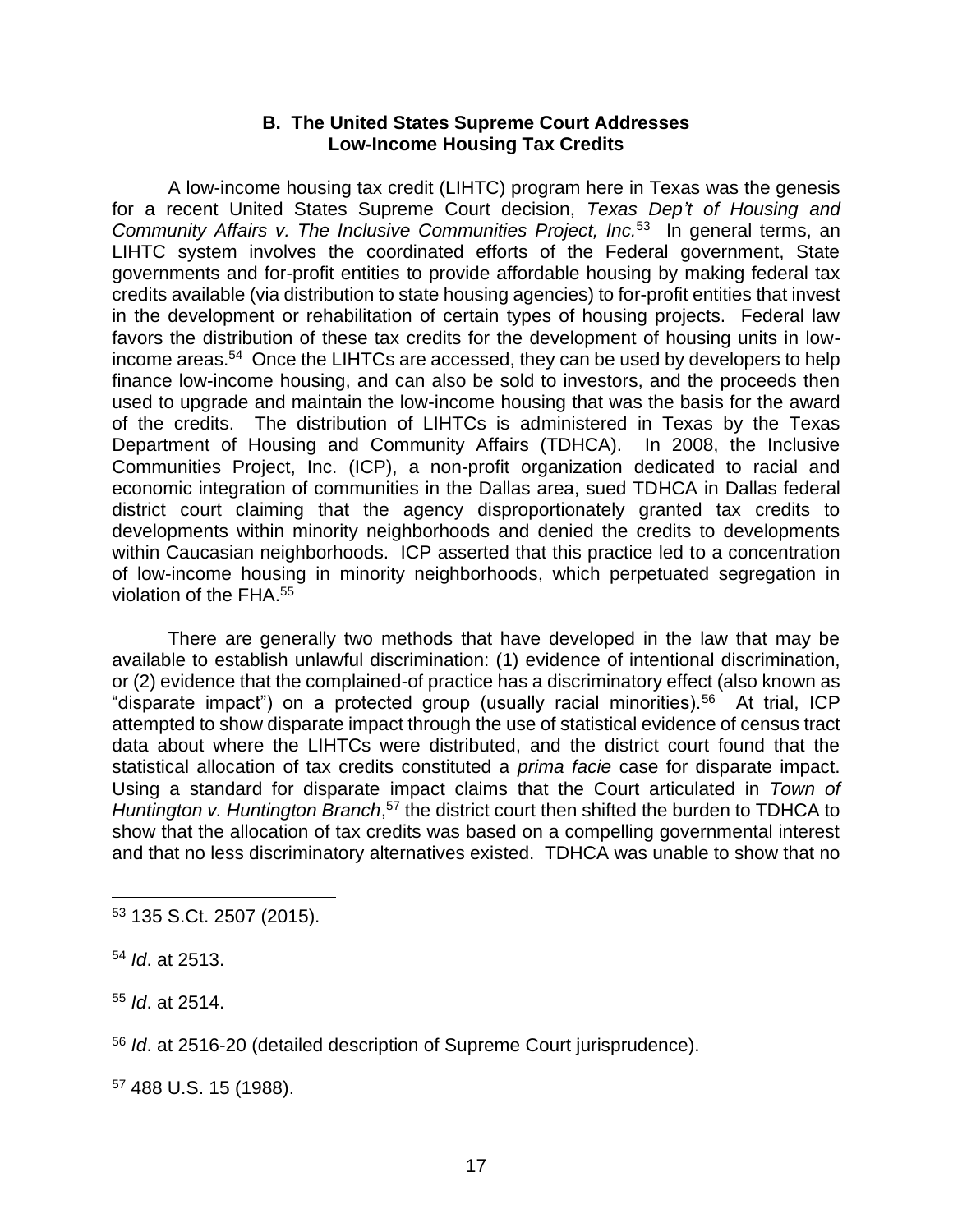less discriminatory alternatives existed, so the district court found in favor of ICP. TDHCA appealed to the United States Court of Appeals for the Fifth Circuit and claimed that the district court used the wrong standard to evaluate disparate impact claims. The Court of Appeals affirmed the district court's decision, and held that the district court's standard mirrored the standard recently promulgated by the United States Department of Housing and Urban Development (the agency tasked with implementing the FHA). TDHCA petitioned the United States Supreme Court to hear the case, and that petition was granted.

The question before the Supreme Court was whether the district court used the correct standard for evaluating an FHA claim of discrimination based on disparate impact. Whether a discriminatory effect claim could be brought under the FHA was an issue of first impression for the Supreme Court<sup>58</sup>; the nine Courts of Appeals that had addressed the question had all found in the affirmative, *i.e.*, that a discriminatory effect claim could be brought under the FHA, not just an intentional discrimination claim.<sup>59</sup> In a 5-4 decision, the Supreme Court held that the statutory language of the FHA focuses on the consequences of the actions in question as well as the actor's intent, comparing the FHA to Title VII of the Civil Rights Act of 1964 (used in employment cases), and the Age Discrimination in Employment Act, both of which were enacted around the same time as the FHA. Further, the 1988 amendments to the FHA retained language that several Courts of Appeals had already interpreted as imposing disparate impact liability, which "strongly indicates Congress' intent" to that broad reading of the FHA statute. The Court further found that disparate impact liability is consistent with the FHA's purpose of preventing discriminatory housing practices because it allows plaintiffs to counteract unconscious prejudices and disguised discrimination that may be harder to uncover than intentional discrimination.

The Supreme Court's rationale was supported by the language in the FHA describing the central purpose of the FHA: "It is the policy of the United States to provide, within constitutional limitations, for fair housing throughout the United States."<sup>60</sup> The Court also cited language from the congressional legislative history explaining that the FHA "provides a clear national policy against discrimination in housing."<sup>61</sup> Specific to municipalities and local governments, the Supreme Court noted: "These unlawful practices include zoning laws and other housing restrictions that function unfairly to exclude minorities from certain neighborhoods without any sufficient justification. Suits

<sup>60</sup> 42 U.S.C. § 3601.

<sup>58</sup> *Texas Dep't of Housing and Community Affairs*, 135 S.Ct. at 2515.

<sup>59</sup> *Id*. at 2519 (listing of federal appellate cases that hold the Fair Housing Act encompasses disparate-impact claims).

<sup>61</sup> *Texas Dep't of Housing and Community Affairs*, 135 S.Ct. at 2521.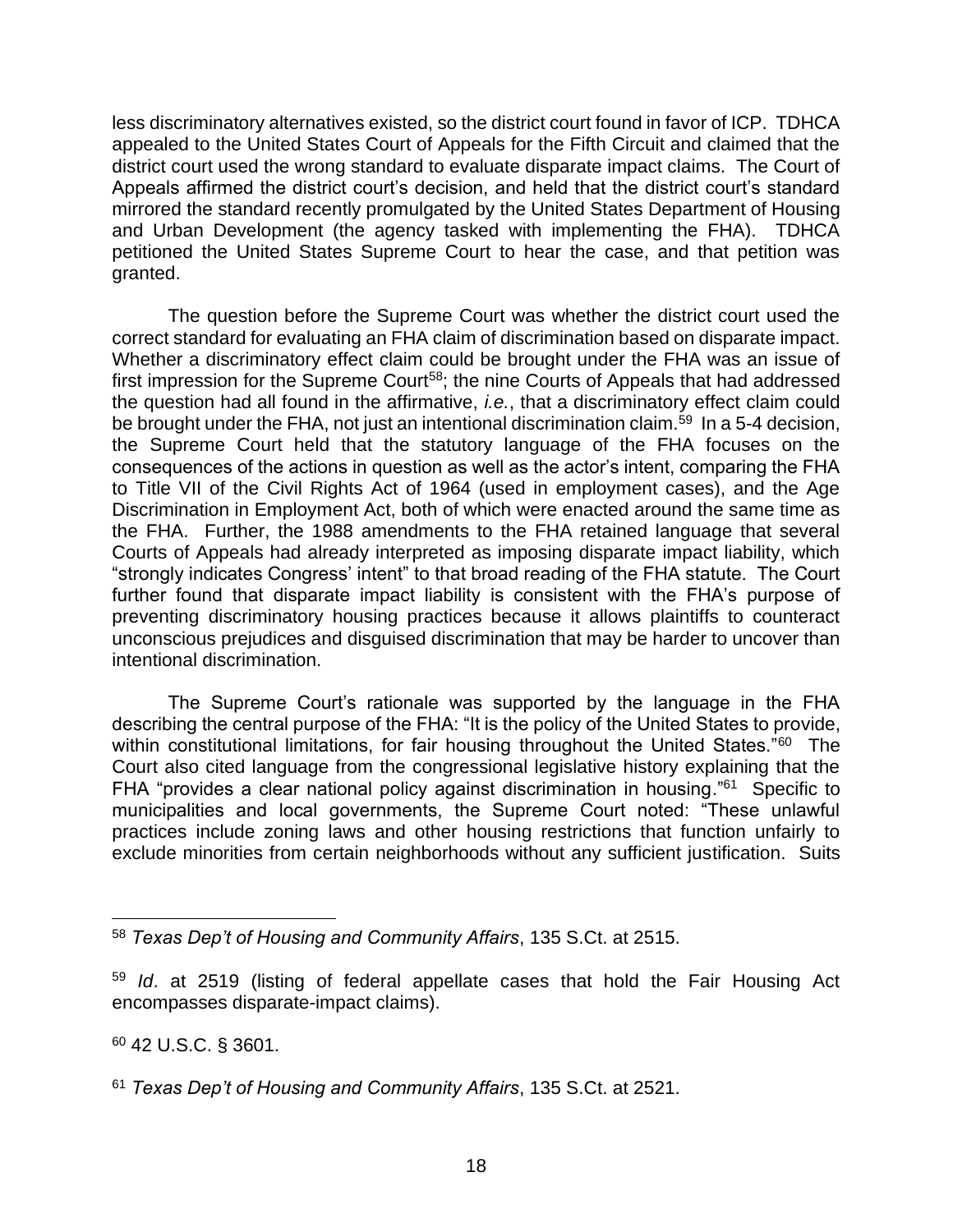targeting such practices reside at the heartland of disparate-impact liability."<sup>62</sup> The Court recognized with approval previous cases that found liability against local governments under the FHA for enacting zoning laws that prevented construction of multifamily rental units and dwellings, or limited the rental of housing units to only "blood relatives." On the other hand, the Supreme Court also recognized that while disparate-impact liability mandates the removal of artificial, arbitrary, and unnecessary barriers, it does not require the displacement of valid governmental policies: "The FHA is not an instrument to force housing authorities to reorder their priorities. Rather, the FHA aims to ensure that those priorities can be achieved without arbitrarily creating discriminatory effects or perpetuating segregation."<sup>63</sup>

To that end, the Supreme Court stated that an important and appropriate means of ensuring that disparate-impact liability is properly limited is to give housing authorities and private developers leeway to state and explain the valid interest served by their policies, similar to the business necessity standard under Title VII applicable to discrimination in employment cases. Just as an employer may maintain a workplace requirement that causes a disparate impact if that requirement is a reasonable measurement of job performance, so too must housing authorities and private developers be allowed to maintain a policy if they can prove it is necessary to achieve a valid interest. The Court recognized that "[z]oning officials, moreover, must often make decisions based on a mix of factors, both objective (such as cost and traffic patterns) and, at least to some extent, subjective (such as preserving historic architecture). These factors contribute to a community's quality of life and are legitimate concerns for housing authorities." Other legitimate governmental objectives include ensuring compliance with health and safety codes. The Court stopped short of establishing a hard and fast set of objective standards, stating that "disparate-impact liability does not mandate that affordable housing be located in neighborhoods with any particular characteristic." Government policies will be found contrary to the FHA if they create artificial, arbitrary, and unnecessary barriers.<sup>64</sup>

The Court cautioned, however, that disparate impact claims under the FHA must meet "robust causality" requirements, since mere statistical evidence of racial disparity on its own is not sufficient.<sup>65</sup> As a result, the Court was critical of ICP's statistical evidence providing the basis for the district court's finding of discrimination. The Court also found that a one-time decision may not be a policy at all, and the focus is on unlawful policies.<sup>66</sup> The district court placed the burden of proof incorrectly on the TDHCA to prove that the

<sup>62</sup> *Id*. at 2521-22.

<sup>63</sup> *Id*. at 2522.

<sup>64</sup> *Id*. at 2523.

<sup>65</sup> *Id*.

<sup>66</sup> *Id*. at 2523-24.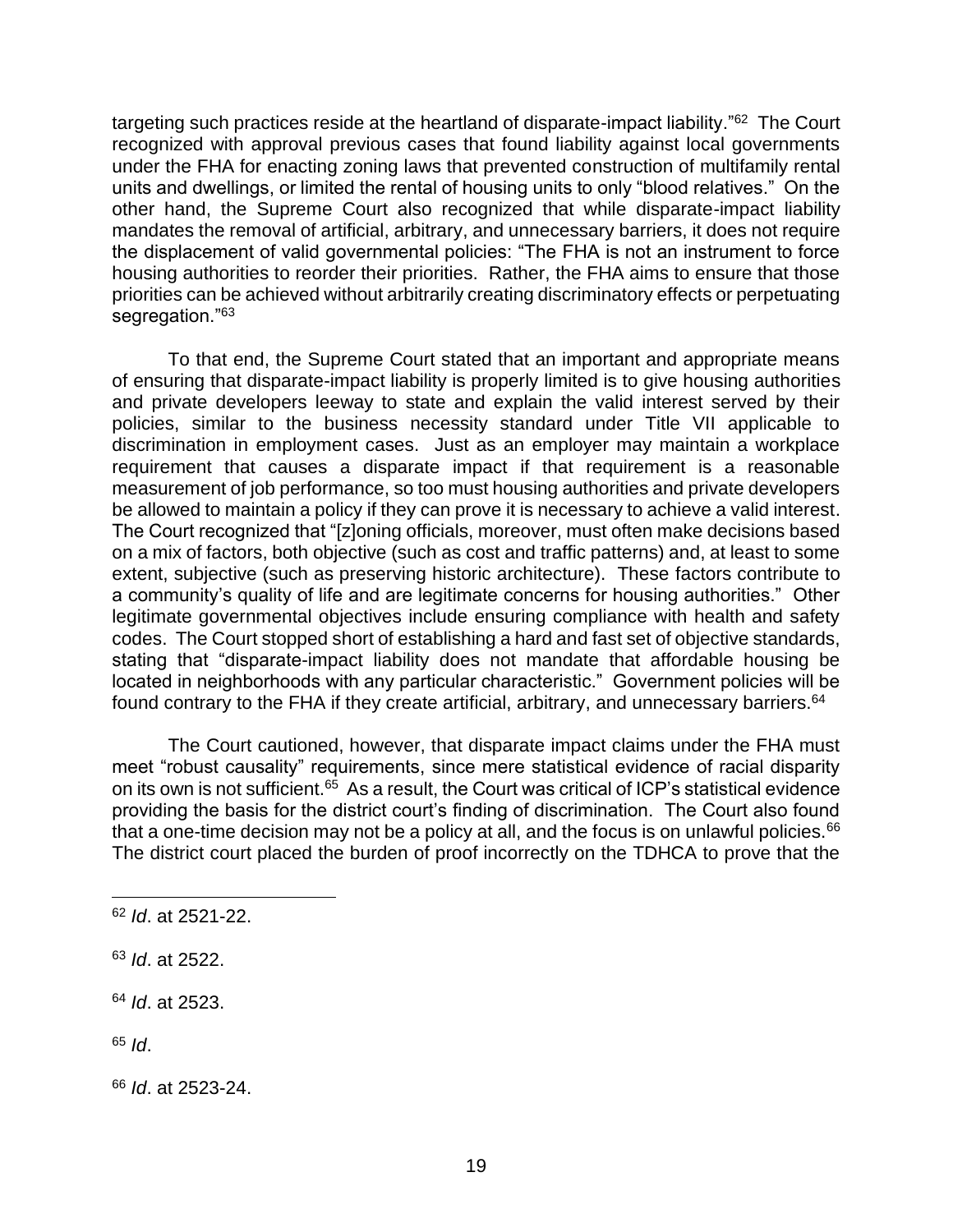governmental interests at issue could be served by another practice that has a less discriminatory effect – that burden should be placed on the complaining plaintiff, both as a requirement of previous case decisions and under the new HUD rules that were applied by the Fifth Circuit Court of Appeals in the underlying appellate decision in this case. The Court, therefore, ordered the case remanded to the district court for further proceedings. The dissenting opinions, written and joined by Justices Thomas, Alito, Scalia and Chief Justice Roberts, were vigorous in disputing the rationale behind the majority's holding, but those arguments were unavailing. As referenced in the Supreme Court's decision, and as was recognized in the Fifth Circuit Court of Appeals' opinion, HUD enacted a new rule that recognizes the discriminatory effect standard as a basis for liability under the FHA. That rule states:

# **§ 100.500 Discriminatory effect prohibited.**

Liability may be established under the Fair Housing Act based on a practice's discriminatory effect, as defined in paragraph (a) of this section, even if the practice was not motivated by a discriminatory intent. The practice may still be lawful if supported by a legally sufficient justification, as defined in paragraph (b) of this section. The burdens of proof for establishing a violation under this subpart are set forth in paragraph (c) of this section.

(a) *Discriminatory effect*. A practice has a discriminatory effect where it actually or predictably results in a disparate impact on a group of persons or creates, increases, reinforces, or perpetuates segregated housing patterns because of race, color, religion, sex, handicap, familial status, or national origin.

# (b) *Legally sufficient justification*.

(1) A legally sufficient justification exists where the challenged practice: (i) Is necessary to achieve one or more substantial, legitimate, nondiscriminatory interests of the respondent, with respect to claims brought under 42 U.S.C. 3612, or defendant, with respect to claims brought under 42 U.S.C. 3613 or 3614; and (ii) Those interests could not be served by another practice that has a less discriminatory effect.

(2) A legally sufficient justification must be supported by evidence and may not be hypothetical or speculative. The burdens of proof for establishing each of the two elements of a legally sufficient justification are set forth in paragraphs (c)(2) and (c)(3) of this section.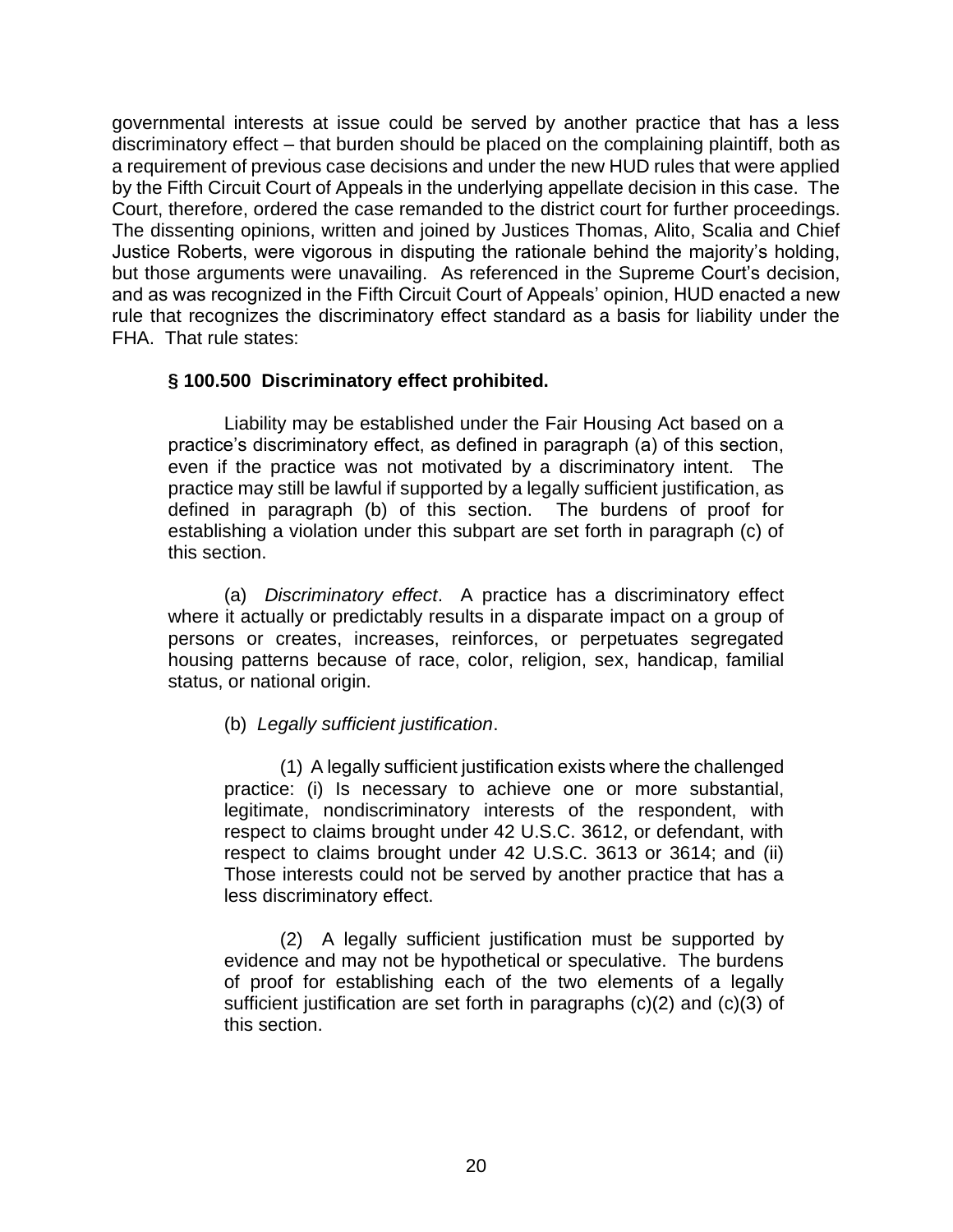#### (c) *Burdens of proof in discriminatory effects cases*.

(1) The charging party, with respect to a claim brought under 42 U.S.C. 3612, or the plaintiff, with respect to a claim brought under 42 U.S.C. 3613 or 3614, has the burden of proving that a challenged practice caused or predictably will cause a discriminatory effect.

(2) Once the charging party or plaintiff satisfies the burden of proof set forth in paragraph (c)(1) of this section, the respondent or defendant has the burden of proving that the challenged practice is necessary to achieve one or more substantial, legitimate, nondiscriminatory interests of the respondent or defendant.

(3) If the respondent or defendant satisfies the burden of proof set forth in paragraph (c)(2) of this section, the charging party or plaintiff may still prevail upon proving that the substantial, legitimate, nondiscriminatory interests supporting the challenged practice could be served by another practice that has a less discriminatory effect.

(d) *Relationship to discriminatory intent*. A demonstration that a practice is supported by a legally sufficient justification, as defined in paragraph (b) of this section, may not be used as a defense against a claim of intentional discrimination.<sup>67</sup>

#### **C. Flower Mound Fights and Wins:** *Inclusive Communities Project, Inc. v. Town of Flower Mound, Texas*

In April 2008, The Inclusive Communities Project, Inc. (the same non-profit organization involved in the Supreme Court litigation) wrote a letter (through its attorney) to the Town Mayor and Town Manager. ICP is the successor to the Walker Project, Inc., a court-created organization formed in the early 1990s as part of the remedy in a Dallasarea housing desegregation case. In that letter, ICP accused the Town of being racially discriminatory in its housing policies and practices, particularly the Town's zoning and SMARTGrowth policies, and alleged that the Town was not meeting its legal obligations under the FHA to provide affordable housing. The letter compared the Town to other cities in the North Texas area that had been found in violation of the FHA, and specifically compared the Town with the City of Lewisville, the Town's neighbor to the east. The letter was the first contact made by ICP with the Town, and ICP requested a meeting to address affordable housing and alleged barriers to the creation of affordable housing in the Town. More specifically, ICP sought to expand available low-income housing opportunities in the Town so that ICP could place more of its clients in the area with greater ease and at less cost. ICP proposed to enter into an agreement with the Town to assist ICP's program

<sup>67</sup> 24 C.F.R. § 100.500.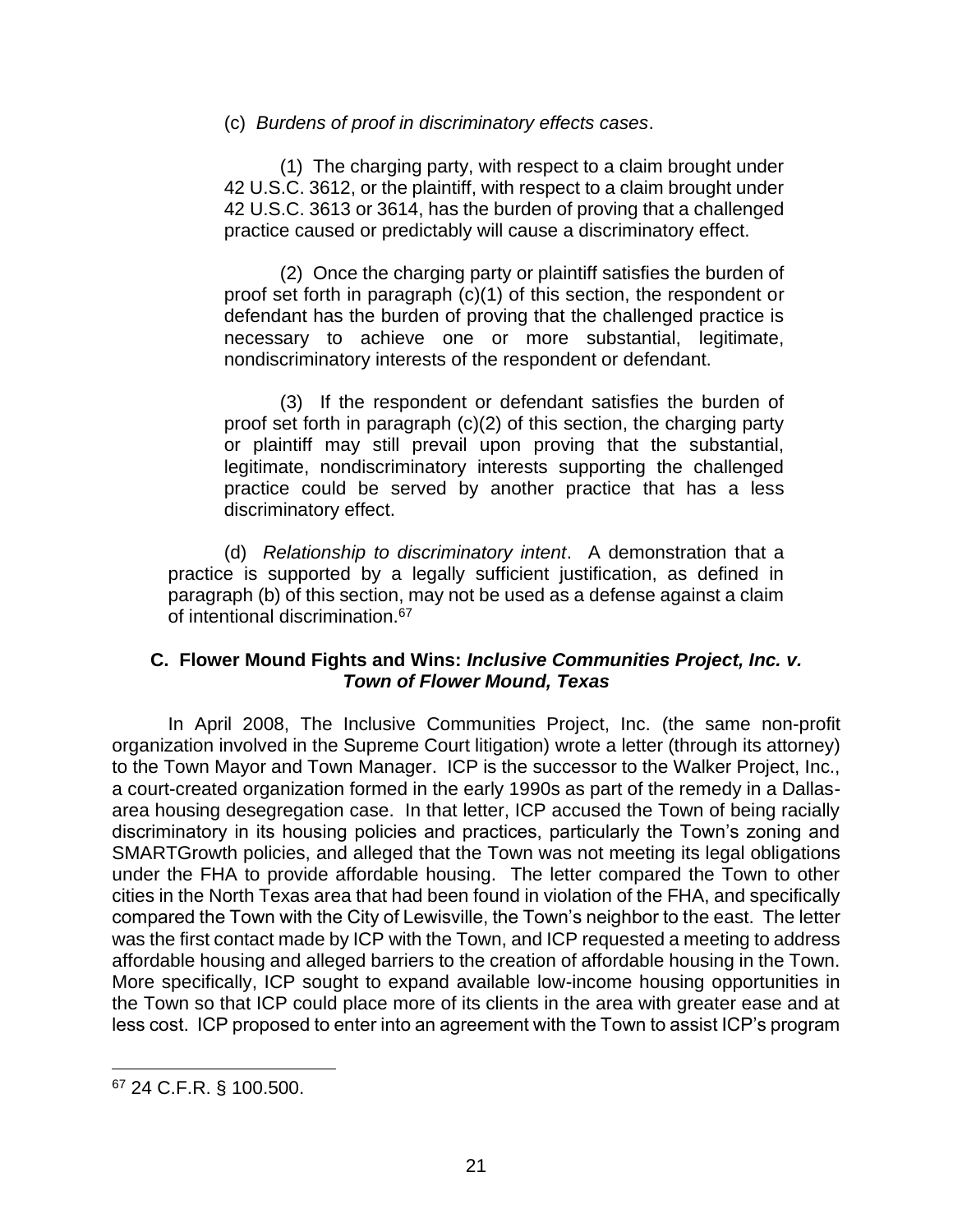to obtain state-issued low-income housing tax credits that not only provide incentives to the development of low-income housing, but also guarantee that such developments do not prohibit the use of housing choice vouchers.

In the proposed arrangement, ICP offered to provide the Town a short-term loan (potentially for as much as \$1 million), from the Walker Housing Fund, and in turn the Town would agree to promise the money to a developer who would pursue a LIHTC project. The ICP funds, when funneled through the Town in such manner, would earn the developer up to eighteen points in the State's LIHTC ranking system, giving the developer a competitive advantage in an application for LIHTC tax credits. ICP's goal was to attract low-income housing developers to the Town and increase the likelihood that an LIHTC project would be developed. The ICP proposal would not have required any direct monetary investment by the Town. ICP also asked the Town to identify a site where the Town would support multifamily development. ICP alleged that the Town's roughly two acres of vacant land zoned for multifamily use was also discriminatory because it was such a small area, particularly where a developer attempting to use LIHTC credits needs to have a site larger than that, and have appropriate zoning in place before the tax credits will be awarded by the State.

The Town Manager considered ICP's accusations, and nonetheless met with ICP's President in June 2008. Both parties were accompanied by their attorneys. During the meeting, the Town listened to ICP's proposal, but no draft agreement was offered by ICP. ICP disclosed that it did not have a developer lined up to pursue ICP's plan, nor had a developer ever expressed interest in investing in an LIHTC project in the Town. The success of ICP's plan would have depended on, among other things, finding a developer who was able to secure the tax credits. ICP also did not have a particular location in mind, prompting its request to the Town to identify and support an appropriate location. The Town Manager told ICP that he would discuss the information provided by ICP with the Town Council, and he did so in June 2008 after the meeting with ICP. ICP followedup the meeting with another letter that purported to summarize the meeting, and further stated that ICP understood that the Town was not interested in ICP's proposal. There was no more contact or discussions between ICP and the Town after that follow-up letter.

In November 2008, ICP filed suit against the Town in federal district court in Sherman, Texas (in the Eastern District of Texas, which includes Denton County, where the Town is located). ICP alleged that the Town violated the FHA when it did not participate in ICP's proposal to enter into an agreement with ICP, and when the Town did not identify a site where it would support development of a multifamily project. ICP's lawsuit sought injunctive relief requiring the Town to participate in ICP's LIHTC housing development program (or an equivalent program), and ordering the Town to identify land that could be zoned for low-income multifamily development. ICP also sought attorney's fees from the Town, but ICP did not seek damages.

Besides the scant factual background, the most significant aspect of ICP's claims against the Town was that ICP accused the Town of intentional discrimination, rather than allege a violation of the FHA by asserting that the Town's actions had a discriminatory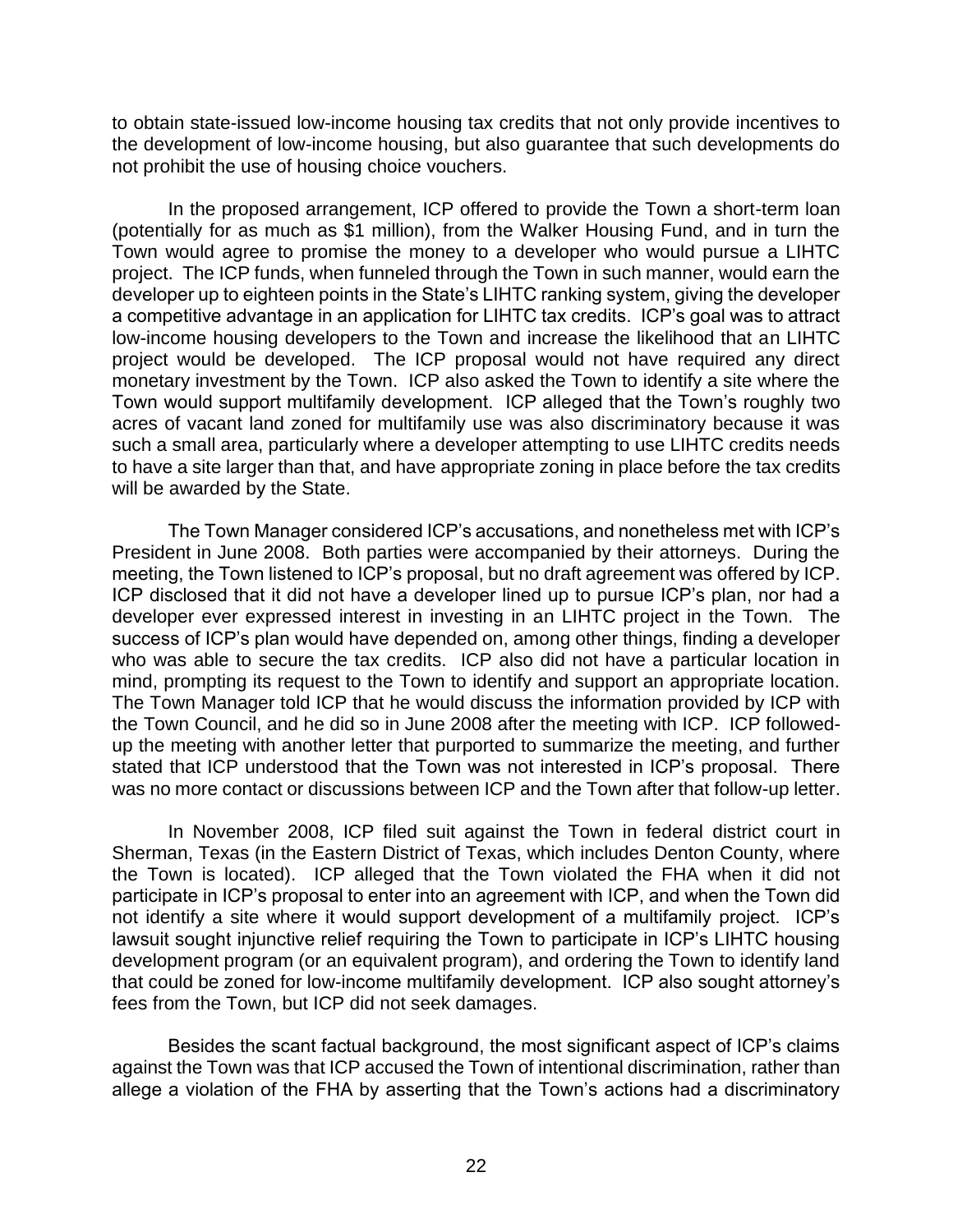effect on minorities (as was alleged in an FHA lawsuit against the City of Kyle, Texas $68$ ). To establish a *prima facie* case of intentional discrimination, ICP was required to prove: (1) the evidence supports an inference that the Town's stated reasons for its action are pretextual, and (2) race was a significant factor in the decision. The Town could rebut ICP's *prima facie* case with proof that the outcome would have been the same regardless of the racial discrimination.<sup>69</sup> The Town's actions "may have been unsound, unfair, or even unlawful, yet not have been violative of the FHA if there is no evidence . . . that race was a significant factor in [the] decision."70

Prior to trial, the Town twice filed motions to dismiss ICP's claims, not only on the merits, but also on other affirmative defenses (*e.g.*, alleging that ICP lacked standing to bring suit, that ICP's claims were not ripe, and other defenses). Both motions were denied. A two-day bench trial occurred in July 2010, and the District Court took the matter under advisement. The Court's Findings of Fact and Conclusions of Law were issued on March 29, 2011. The Court ruled in favor of the Town, dismissing all of ICP's claims.<sup>71</sup>

First, the District Court listed the Town's reasons for its actions that ICP challenged in this case, and simply assumed that those reasons were pretextual (the first element necessary to establish ICP's intentional discrimination claim). Next, the Court analyzed whether ICP proved that race was a significant factor in the Town's challenged decisions (which were (1) refraining from participating in ICP's plan to develop a LIHTC unit, and (2) refusing to identify property in the Town for multifamily development). There was no direct evidence of intentional discrimination. As a result, the Court considered the six factors set forth in the *Village of Arlington Heights* case. Those factors include consideration of whether circumstantial evidence exists of the discriminatory effect of a defendant's actions to establish a violation of the FHA. It was that part of the case that provided a great deal of confusion, since ICP seemed to be attempting to establish discriminatory intent through the use of discriminatory effect evidence.

The six *Arlington Heights* factors, as noted above, reviewed by the District Court, were: (1) the historical background of the decision, (2) the specific sequence of events leading up to the decision, (3) departures from the normal procedural sequence, (4) substantive departures, (5) legislative history, and (6) whether the action had a disparate impact.<sup>72</sup> The District Court methodically analyzed the evidence vis-à-vis each factor,

<sup>72</sup> *Village of Arlington Heights*, 429 U.S. at 266-68.

<sup>68</sup> *N.A.A.C.P. v. City of Kyle, Tex.*, Cause No. A-05-CA-979-LY, slip op. (W.D. Tex. Mar. 30, 2009); and 626 F.3d 233 (5th Cir. 2010).

<sup>69</sup> *Village of Arlington Heights*, 429 U.S. at 271 n.21.

<sup>70</sup> S*imms v. First Gibraltar Bank,* 83 F.3d 1546, 1556 (5th Cir. 1996), *cert. denied*, 519 U.S. 1041 (1996).

<sup>71</sup> Cause No. 4:08-CV-433, slip op. (E.D. Tex. Mar. 29, 2011).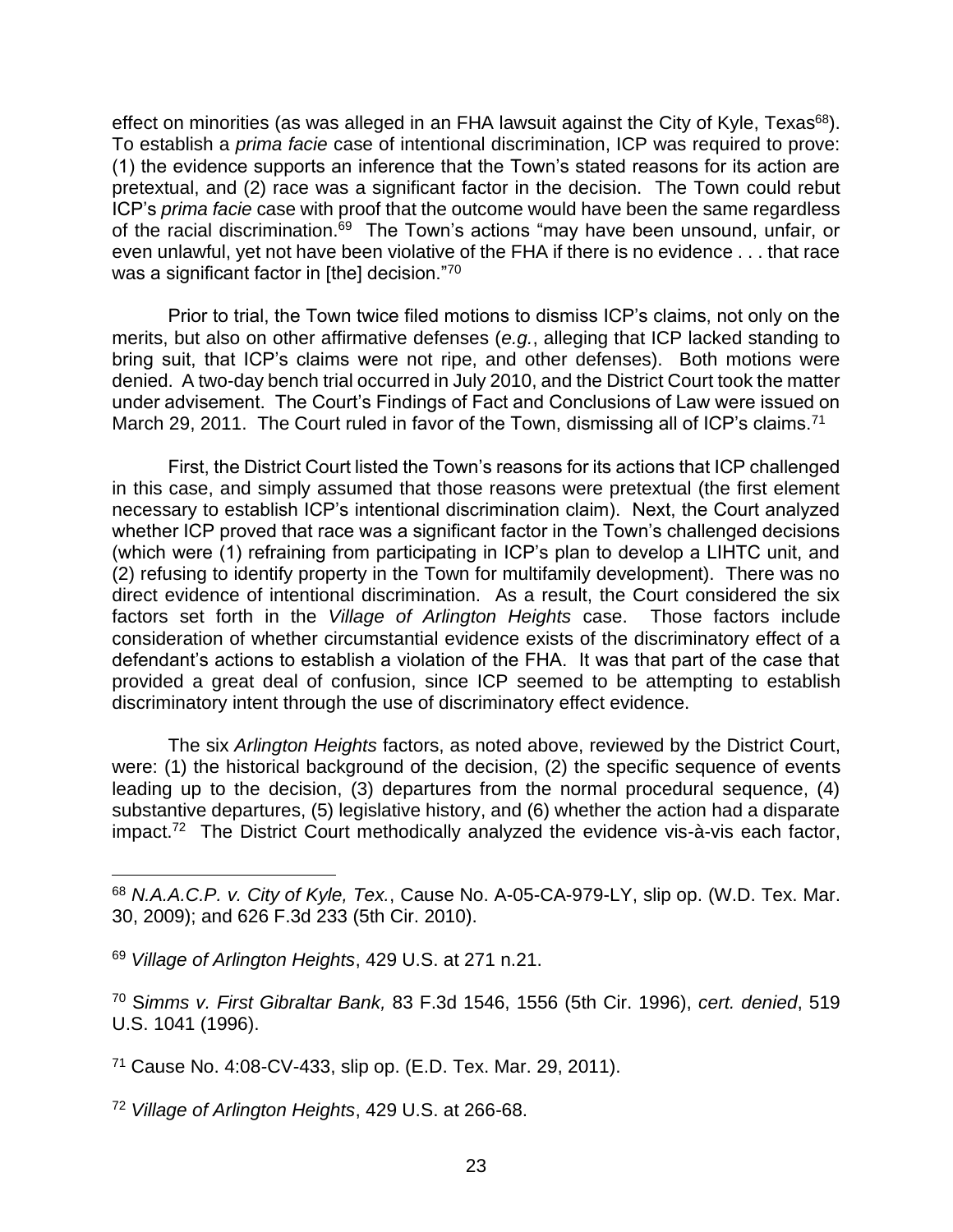and found that two factors weighed slightly in favor of discriminatory intent, two weighed strongly against establishing discriminatory intent, and two factors were neutral (therefore not suggesting racial animus on the part of the Town). As a result, ICP did not prove that race was a significant factor in the Town's decisions. Since ICP failed to establish discriminatory intent, judgment was entered for the Town. ICP did not appeal the District Court's judgment.

It should be noted that ICP presented a great deal of statistical evidence at trial. The use of statistical evidence was also a key component of the plaintiffs' evidence in the *City of Kyle* case, referenced above. In order to address that statistical evidence, both Kyle and Flower Mound hired outside experts who testified at trial. In fact, in the *ICP v. Flower Mound* case, the Town hired four experts who testified at trial, not only to address the statistical evidence presented by ICP, but also to address the LIHTC program and other land use issues. Those costs are not recoverable, even when the municipality wins the case. As a result, the defense of these FHA cases can be very expensive. As these three cases prove, however, such expense was both necessary and valuable to protect the municipal zoning and land use interests being challenged as discriminatory under the FHA.

# **D. Practical Pointers When Considering An LIHTC Project**

The key to a successful defense in an FHA case alleging that a city has discriminated in its planning and zoning actions is not only the ability to point to a record of administrative and legislative decisions and actions devoid of discriminatory animus, but also evidence that the reasons for the decisions were legitimate and nondiscriminatory. As the Flower Mound case above shows, even when the factual record is strong, a federal lawsuit may still be filed. The successful defense of such a lawsuit, while expensive, will nonetheless maintain a city's lawful, non-discriminatory planning and zoning policies and practices.

Following is a list of practical pointers for local governments to consider when an LIHTC project is under consideration in your community:

- 1. Be consistent in reviewing proposals for all types of developments.
- 2. But, make reasonable accommodations<sup>73</sup> for proposed developments involving a protected class.

 $73$  "An accommodation is reasonable under the FHA if it does not cause any undue hardship or fiscal or administrative burdens on the municipality, or does not undermine the basic purpose that the zoning ordinance seeks to achieve." *Oxford House, Inc. v. Town of Babylon,* 819 F.Supp. 1179, 1186 (E.D.N.Y. 1993) (handicap discrimination).